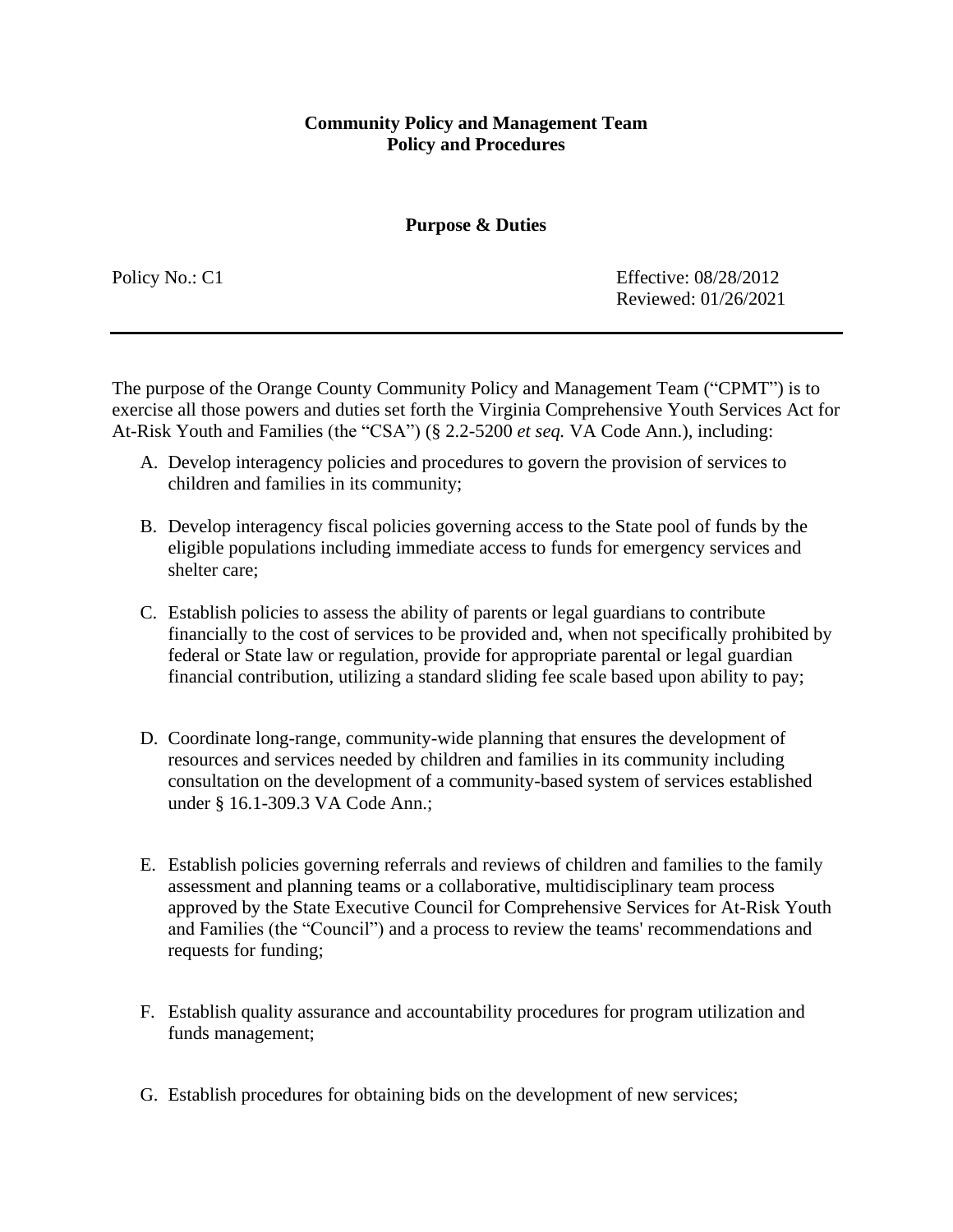- H. Manage funds in the interagency budget allocated to the community from the state pool of funds, the trust fund, and any other source;
- I. Authorize and monitor the expenditure of funds by each family assessment and planning team or a collaborative, multidisciplinary team process approved by the Council;
- J. Submit grant proposals that benefit its community to the State trust fund and enter into contracts for the provision or operation of services upon approval of the participating governing bodies;
- K. Serve as its community's liaison to the Office of Comprehensive Services for At-Risk Youth and Families, reporting on its programmatic and fiscal operations and on its recommendations for improving the service system, including consideration of realignment of geographical boundaries for providing human services;
- L. Collect and provide uniform data to the Council as requested by the Office of Comprehensive Services for At-Risk Youth and Families in accordance with § 2.2- 2648(D)(16) VA Code Ann.;
- M. Review and analyze data in management reports provided by the Office of Comprehensive Services for At-Risk Youth and Families in accordance with § 2.2- 2648(D)(18) VA Code Ann. to help evaluate child and family outcomes and public and private provider performance in the provision of services to children and families through the Comprehensive Services Act program. Every team shall also review local and statewide data provided in the management reports on the number of children served, children placed out of state, demographics, types of services provided, duration of services, service expenditures, child and family outcomes, and performance measures. Additionally, teams shall track the utilization and performance of residential placements using data and management reports to develop and implement strategies for returning children placed outside of the Commonwealth, preventing placements, and reducing lengths of stay in residential programs for children who can appropriately and effectively be served in their home, relative's homes, family-like setting, or their community;
- N. Administer funds pursuant to § 16.1-309.3 VA Code Ann.;
- O. Have authority, upon approval of the participating governing bodies, to enter into a contract with another community policy and management team to purchase coordination services provided that funds described as the State pool of funds under § 2.2-5211 VA Code Ann. are not used;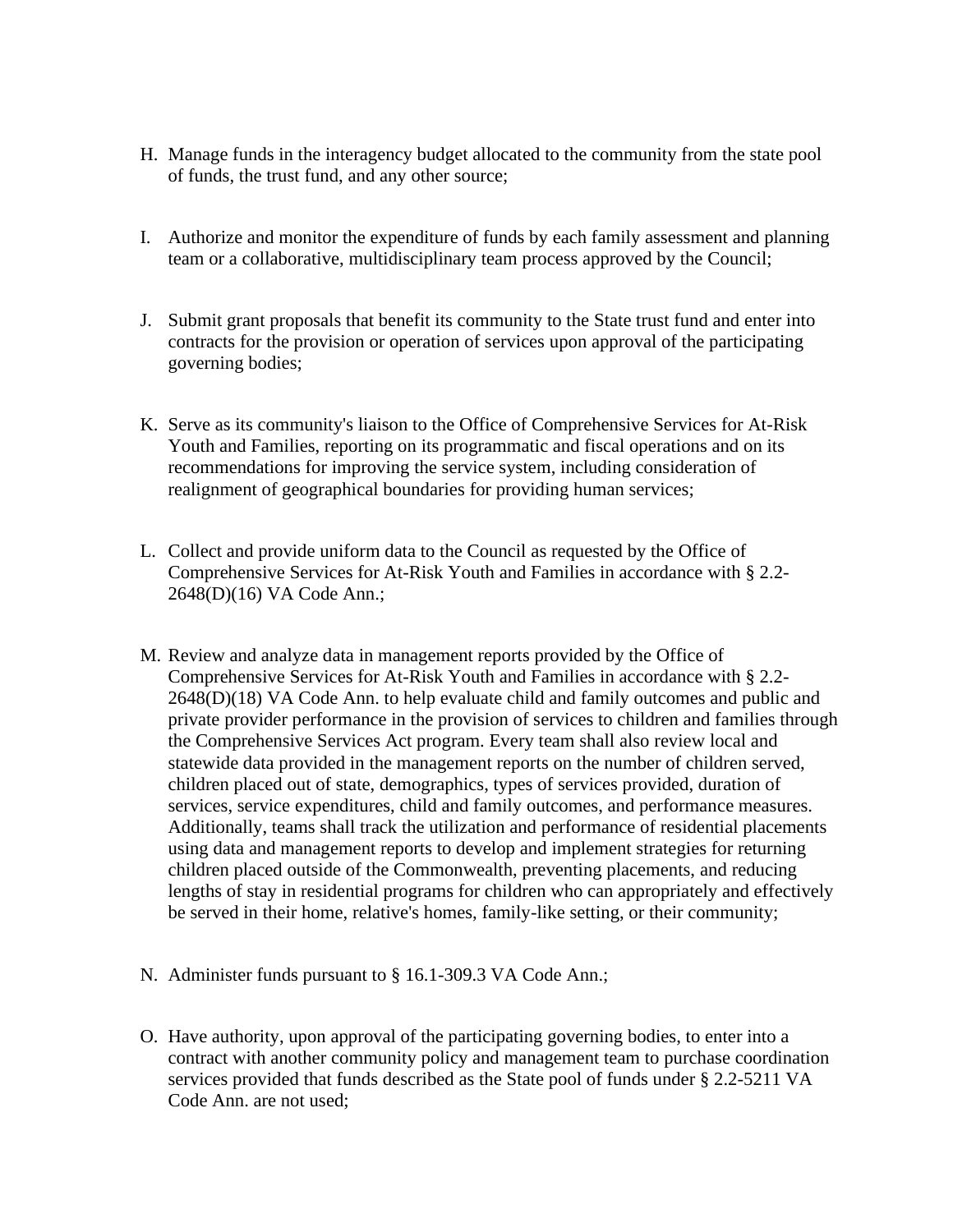- P. Submit to the Department of Behavioral Health and Developmental Services information on children under the age of 14 and adolescents ages 14 through 17 for whom an admission to an acute care psychiatric or residential treatment facility licensed pursuant to § 37.2-403 *et seq.* VA Code Ann., exclusive of group homes, was sought but was unable to be obtained by the reporting entities. Such information shall be gathered from the family assessment and planning team or participating community agencies authorized in § 2.2-5207 VA Code Ann. Information to be submitted shall include:
	- a. The child or adolescent's date of birth;
	- b. Date admission was attempted; and
	- c. Reason the patient could not be admitted into the hospital or facility;
- Q. Establish policies for providing intensive care coordination services for children who are at risk of entering, or are placed in, residential care through the Comprehensive Services Act program, consistent with guidelines developed pursuant to § 2.2-2648(D)(22) VA Code Ann.; and
- R. To the extent permitted by the CSA, the CPMT may delegate responsibility for the above functions.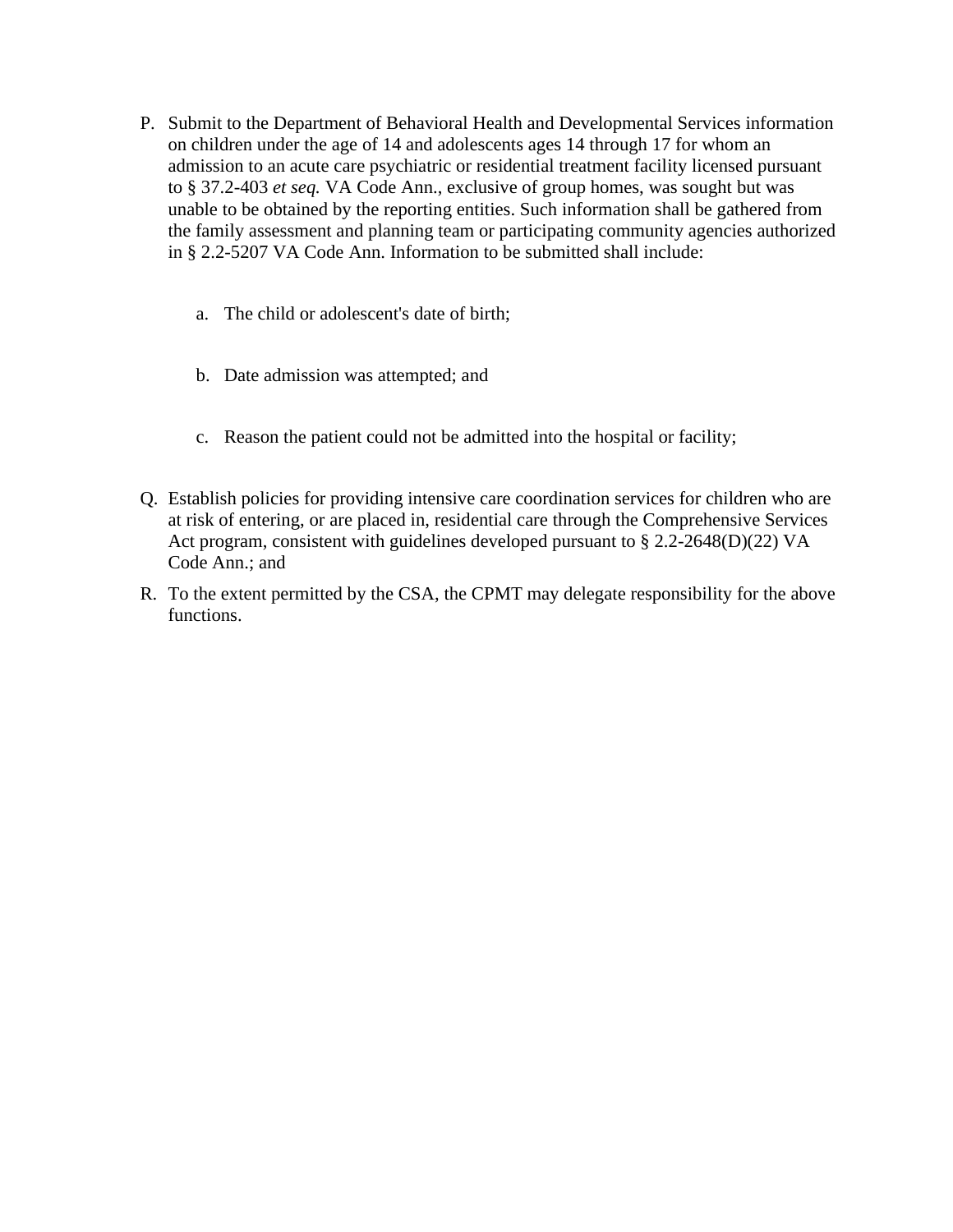#### **CPMT's Philosophy & Code of Ethics**

Policy No.: C2 Effective: 08/28/2012 Revised: 04/25/2017 Reviewed: 01/26/2021

#### A. Philosophy

The Orange County CPMT believes that all children and communities deserve to be safe. We believe in family, child, and youth-driven practices. We believe that children do best when raised in families. We believe that all children and youth need and deserve a permanent family. We believe in partnering with others to support child and family success in a system that is family focused, child-centered, and community-based. (See also Appendix C2 *Virginia Children Services Practice Model*)

#### B. Code of Ethics

*Ethic - rules of behavior based on ideas about what is morally good and bad (Merriam-Webster online dictionary, retrieved January 9, 2014)*

| <b>Excellence:</b>            | Orange County CPMT is committed to the highest standard<br>of services and makes every effort to ensure the most<br>effective use of our resources on behalf of the children and<br>families we serve. |
|-------------------------------|--------------------------------------------------------------------------------------------------------------------------------------------------------------------------------------------------------|
| Integrity:                    | Orange County CPMT brings honesty, professionalism and<br>ethics to our work environment.                                                                                                              |
| <b>Accountability:</b>        | Orange County CPMT is committed to shared<br>responsibility for our actions and for achieving community<br>outcomes.                                                                                   |
| <b>Collaboration:</b>         | Orange County CPMT values teamwork and strive to reach<br>our goals by building partnerships with core agencies,<br>families, and private vendors.                                                     |
| <b>Fiscal Responsibility:</b> | Orange County CPMT is committed to the efficient use of<br>our fiscal and community resources to achieve better<br>outcomes for the children and families of Orange County.                            |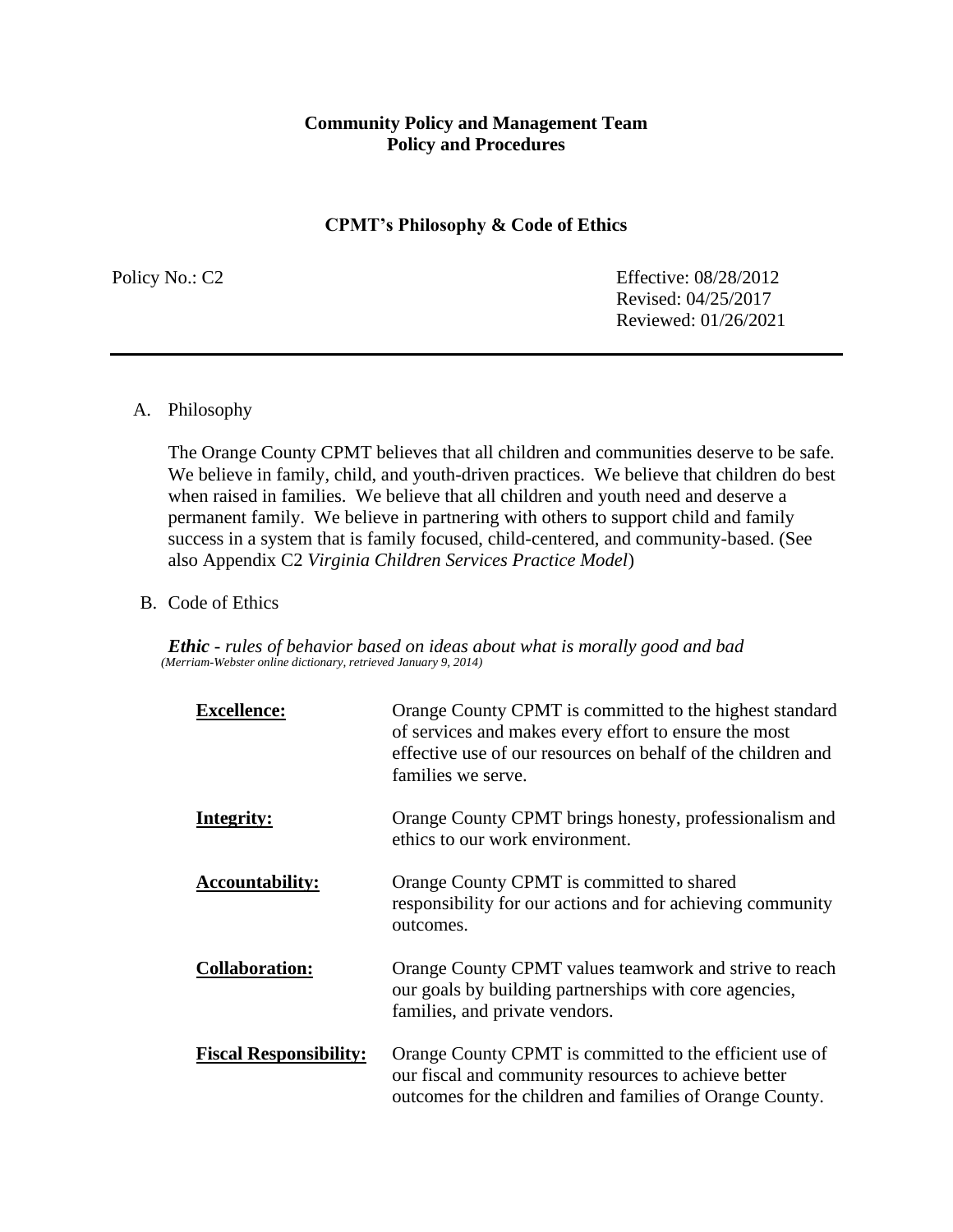| <b>Transparency:</b> | Orange County CPMT promotes open access to<br>information, participation and decision making amongst<br>CPMT members. |
|----------------------|-----------------------------------------------------------------------------------------------------------------------|
| Diversity:           | Orange County CPMT embraces diversity and treats all<br>people with fairness and compassion.                          |

\*\*FAPT and CPMT members will be asked to review the Code of Ethics each year and sign a form to affirm they have read and understand what is expected of Orange County CSA team members. It is the intention of CPMT to have this completed in January when the annual Policy and Procedure review is done.

#### C. Risk Assessments

It is the intention of the Orange County CSA Program to perform regular risk assessments. The assessment tool will be decided upon by the CPMT members and distributed to members of both FAPT and CPMT and other stakeholders to assess the program during August. The assessment will be due back to CPMT by the regularly scheduled September CPMT meeting. Data will then be compiled, and a report provided to all team members and stakeholders by the end of the calendar year.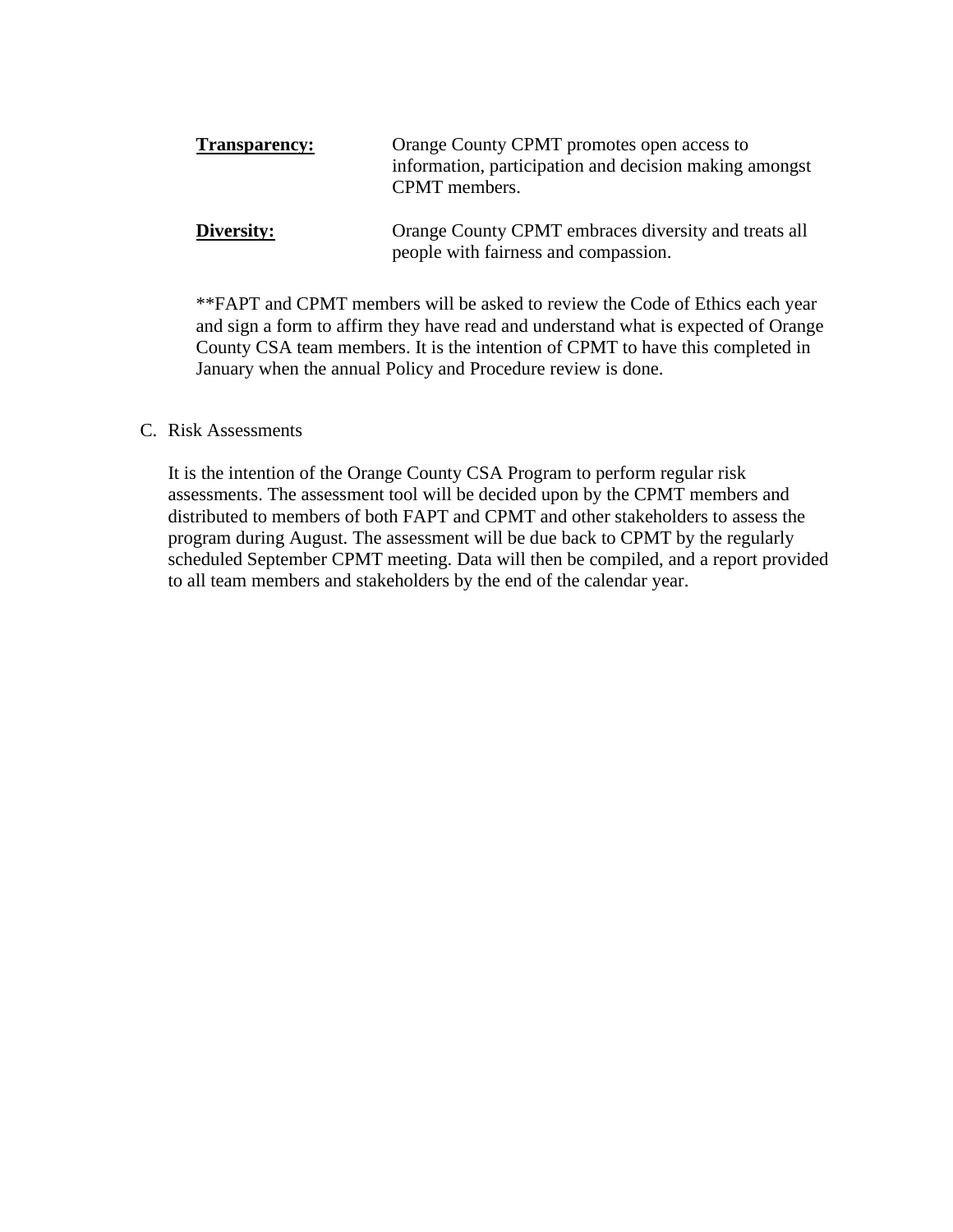#### **Membership**

Policy No.: C3 Effective: 08/28/2012 Revised: 12/19/2017 Reviewed: 01/26/2021

#### (A) **Composition and Terms of Appointment**

The members of the CPMT are appointed by the Orange County Board of Supervisors in accordance with § 2.2-5205 VA Code Ann. Agency heads appointed to the CPMT shall serve as long as they hold their offices. The terms for the other members of the CPMT shall extend for a period of one year. Terms may be held consecutively with no limit on terms served.

#### (B) **Powers and Responsibilities**

Pursuant to § 2.2-5200 *et seq.* VA Code Ann., members of the CPMT are authorized to make policy and funding decisions for the CPMT. All members of the CPMT shall be considered full voting members.

#### (C) **Immunity**

Pursuant to § 2.2-5205 VA Code Ann., members of the CPMT are immune from any civil liability for decisions made about appropriate services for a family or the proper placement or treatment of a child or youth who comes before the CPMT, unless it is proven that such person acted with malicious intent.

#### (D) **Meetings, Rules and Officers**

The CPMT shall elect from its membership a Chair and a Co-Chair who shall serve annual terms. The CPMT shall have authority to establish its own rules of procedure and by-laws. Regular meetings shall be held at least monthly, at a date, time, and place determined by the CPMT.

#### (E) **Quorum**

Provided that at least one member of the Executive Committee is present, 50% of the CPMT's members shall constitute a quorum for all CPMT meetings.

#### (F) **Attendance**

Attendance is expected at all CPMT meetings. CPMT members *are required* to personally attend at least 75% of the regularly scheduled meetings held within a calendar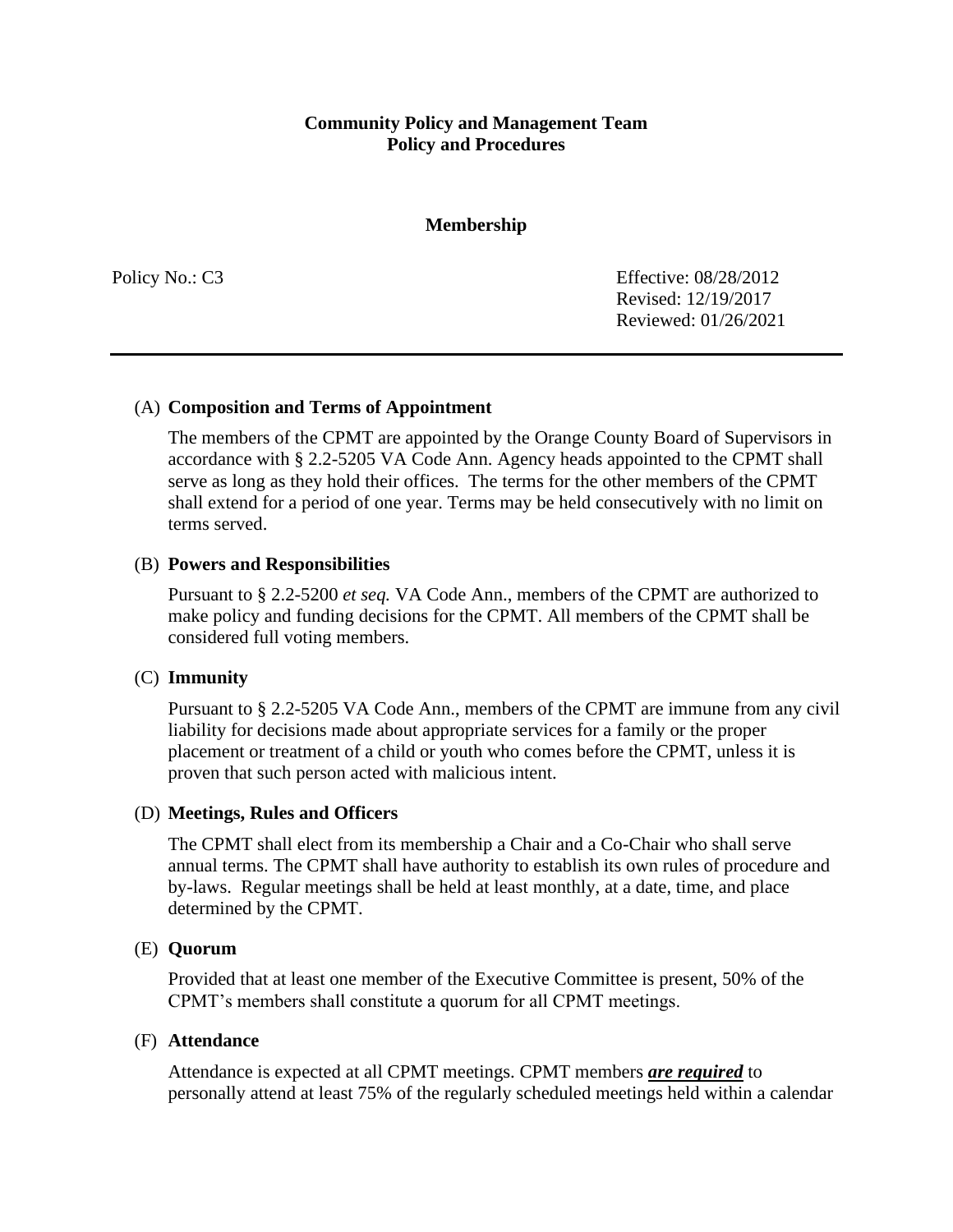year. Attendance reports will be provided to the Orange County Board of Supervisors at least quarterly during the Office on Youth Director's quarterly reports.

## (G) **Vacancies**

Vacancies on the CPMT shall be filled by appointment by the Orange County Board of Supervisors.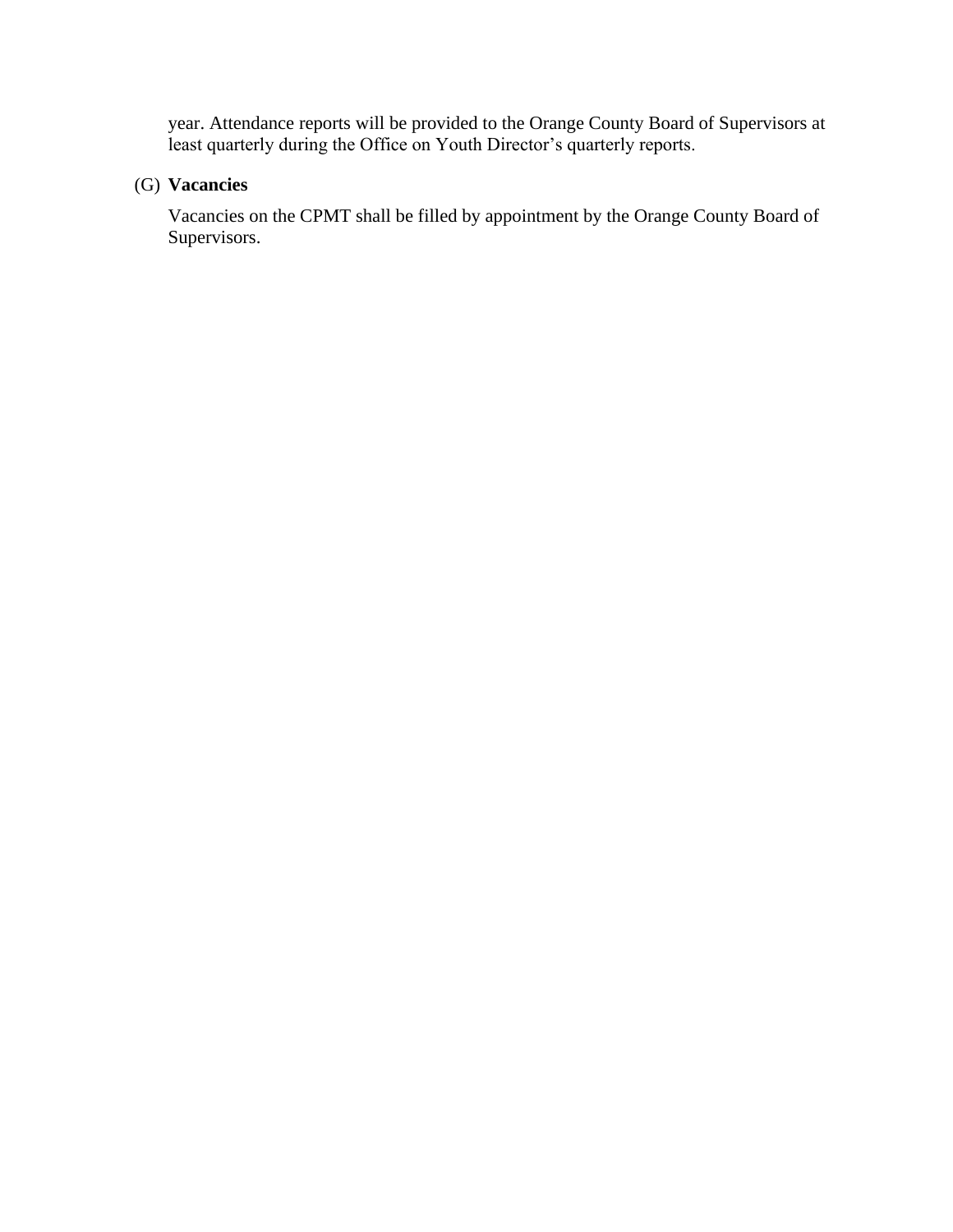### **Eligible Population**

Policy No.: C4 Effective: 08/28/2012 Reviewed: 01/26/2021

#### A. Eligible Population

Pursuant to § 2.2-5212(A) VA Code Ann., in order to be eligible for funding for services through the State pool of funds, a youth, or family with a child, shall meet one or more of the criteria specified in subdivisions 1 through 4 of this subsection, and shall be determined through the use of a uniform assessment instrument and process and by policies of the CPMT to have access to these funds.

- 1. The child or youth has emotional or behavior problems that:
	- a. Have persisted over a significant period of time or, though only in evidence for a short period of time, are of such a critical nature that intervention is warranted;
	- b. Are significantly disabling and are present in several community settings such as at home, in school or with peers; and
	- c. Require services or resources that are unavailable or inaccessible or that are beyond normal agency services or routine collaborative processes across agencies or require coordinated interventions by at least two agencies.
- 2. The child or youth has emotional or behavior problems, or both, and currently is in, or is at imminent risk of entering, purchased residential care. In addition, the child or youth requires services or resources that are beyond normal agency services or routine collaborative processes across agencies, and requires coordinated services by at least two agencies.
- 3. The child or youth requires placement for purposes of special education in approved private school educational programs.
- 4. The child or youth has been placed in foster care through a parental agreement between a local social services agency or public agency designated by the CPMT team and his parents or guardians, entrusted to a local social services agency by his parents or guardian or has been committed to the agency by a court of competent jurisdiction for the purposes of placement as authorized by § 63.2-900 VA Code Ann.

Pursuant to § 2.2-5212(B) VA Code Ann., for purposes of determining eligibility for the State pool of funds, "child" or "youth" means (i) a person less than 18 years of age and (ii) any individual through 21 years of age who is otherwise eligible for mandated services of the participating State agencies including special education and foster care services.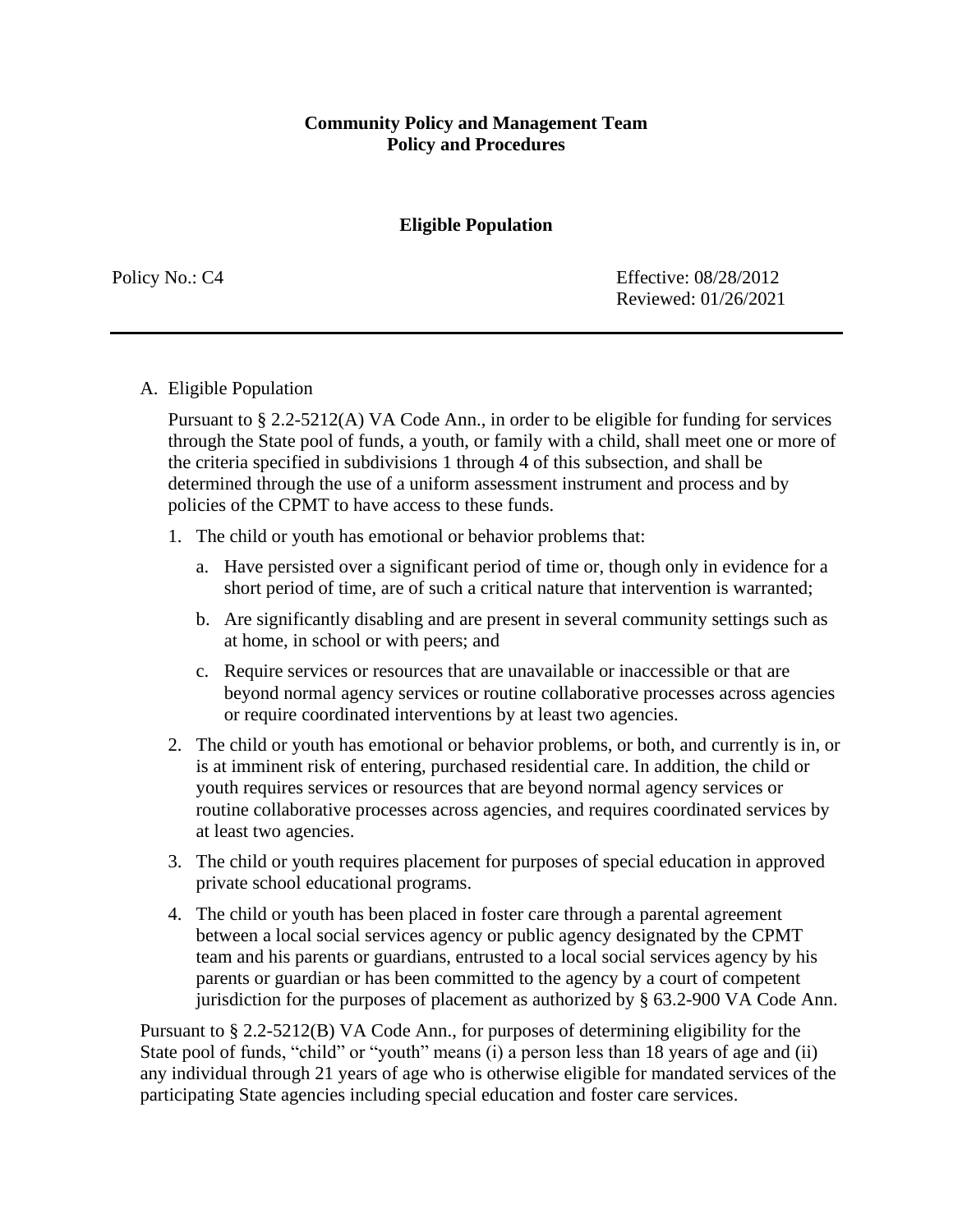### B. Mandatory Population

Pursuant to § 2.2-5211(B), the State pool shall consist of funds that serve the target populations identified in subdivisions 1 through 5 of this subsection in the purchase of residential and nonresidential services for children. References to funding sources and current placement authority for the targeted populations of children are for the purpose of accounting for the funds in the pool. It is not intended that children be categorized by individual funding streams in order to access services. The target population shall be the following:

- 1. Children placed for purposes of special education in approved private school education programs, previously funded by the Department of Education through private tuition assistance;
- 2. Children with disabilities placed by local social services agencies or the Department of Juvenile Justice in private residential facilities or across jurisdictional lines in private, special education day schools, if the individualized education program indicates such school is the appropriate placement while living in foster homes or child-caring facilities, previously funded by the Department of Education through the Interagency Assistance Fund for Non-educational Placements of Handicapped Children;
- *3.* Children for whom foster care services, as defined by § 63.2-905 VA Code Ann., are being provided to prevent foster care placements, and children placed through parental agreements, entrusted to local social service agencies by their parents or guardians or committed to the agencies by any court of competent jurisdiction for purposes of placement in suitable family homes, child-caring institutions, residential facilities or independent living arrangements, as authorized by § 63.2-900 VA Code Ann.; *(Please also see Appendix C4 - Final Interagency Guidelines on Foster Care Services for Specific "Children in Need of Services" Funded through the Comprehensive Services Act (CSA))*
- 4. Children placed by a juvenile and domestic relations district court, in accordance with the provisions of § 16.1-286 VA Code Ann., in a private or locally operated public facility or nonresidential program; or in a community or facility-based treatment program in accordance with the provisions of subsections B or C of § 16.1-284.1 VA Code Ann.;
- 5. Children committed to the Department of Juvenile Justice and placed by it in a private home or in a public or private facility in accordance § 66-14 VA Code Ann.
- C. Non-Mandatory Population

In addition to the mandated target population described in Section B, the non-mandated target population includes, but may not be limited to, children meeting both the criteria set out in Section A and any of the following:

- 1. School Truancy;
- 2. Mental health services transition plans for incarcerated juvenile; and
- 3. Child in need of Supervision.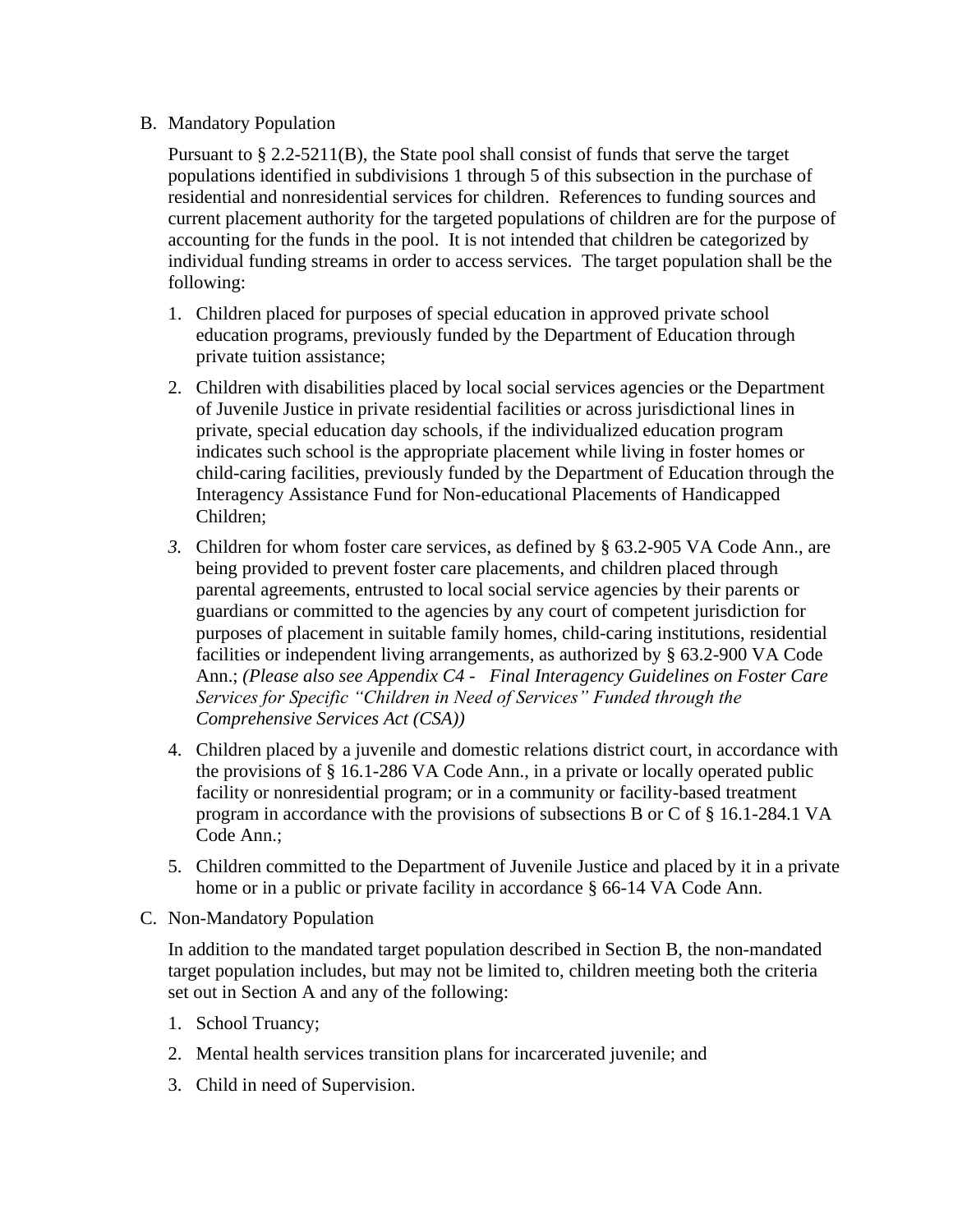#### **Purchase of Service**

Policy No.: C5 Effective: 08/28/2012 Revised: 01/28/2014 Reviewed: 01/26/2021

#### A. General Principles

- 1. All at-risk youth and families must go through the Family Assessment and Planning Team (FAPT) process for referral and assessment.
- 2. Any services to be purchased under the CSA shall be recommended by the FAPT and approved by the CPMT.
- 3. Services purchased by the CPMT will use one or more of the following:
	- a. Contract;
	- b. Purchase of Service (POS) module;
	- c. Individual Family Service Plan (IFSP);
	- d. A written agreement (Letter of Intent for Funding) process.
- B. Procedures
	- 1. Case Manager submits a request to the FAPT Coordinator for review of case. (Form C5) Case Manager develops a services assessment, Child and Adolescent Needs and Strengths (CANS) assessment and a proposed service plan for FAPT consideration.
	- 2. The FAPT reviews case materials and meets with the Case Manager and family to jointly develop an IFSP which identifies the goals and various services to be provided to the family as well as the available vendors, costs and hours of service.
	- **3.** The FAPT IFSP recommendations are forwarded by the CSA Coordinator to the CPMT for approval.
- C. Foster Care Maintenance Only

Notwithstanding the above provisions, youth in the custody of the Department of Social Services and placed in family foster care who require payments only for maintenance services including childcare shall not be referred to the FAPT, but are required to complete a CANS assessment annually. These youths will access pool funds directly.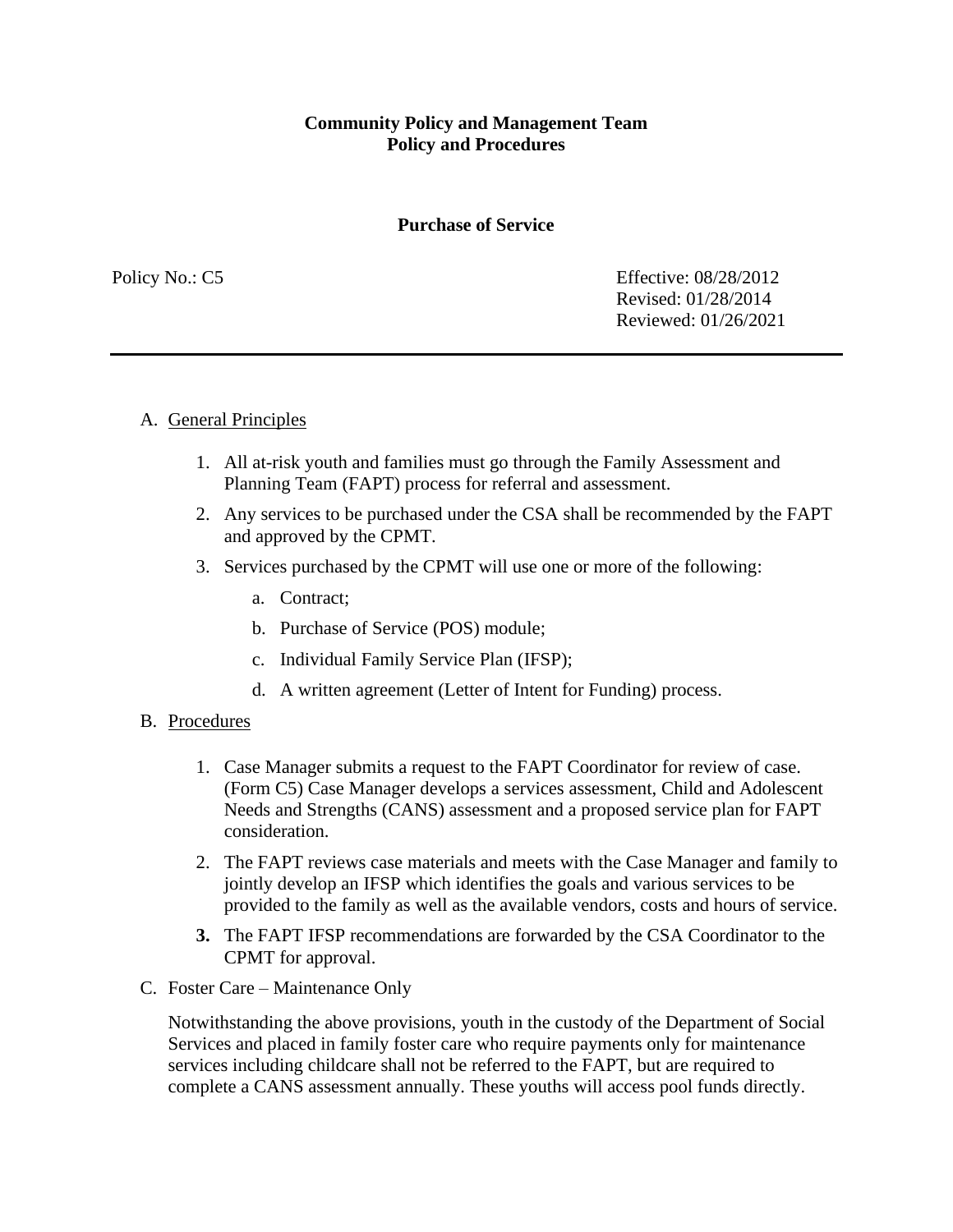**Emergency Services**

Policy No.: C6 Effective: 08/28/2012 Reviewed: 01/26/2021 Revised: 03/23/2021

"Emergencies" are defined as those crisis situations in which the Case Manager and his/her supervisor, in consultation with the family when possible, are in agreement that the child or youth is in need of immediate placement or the family is in need of immediate services in order to prevent an out-of-home placement of the child, or youth, or in the event of a Family Partnership Meeting. Emergencies shall be addressed in accordance with the following procedures:

- 1. When an emergency occurs, the Case Manager shall complete the Emergency Funding Request Form (Form C6) and submit it to the FAPT and CSA Coordinator and the CSA Coordinator, or their designee, will initiate the emergency funding request process.
	- i. The Case Manager shall be responsible for submitting all regular FAPT paperwork (Ex: IFSP, CANS, etc.) within two business days of the Emergency funding request.
	- b. The CSA Coordinator will forward the request to CPMT via email with the subject line "Emergency Request – TIME SENSITIVE". CPMT members are then expected to review the request and reply their approval or disapproval back to the CSA Coordinator within a reasonable amount of time. Once a majority of CPMT approvals has been received via email, the CSA Coordinator will notify the Case Manager and complete any other paperwork to initiate services. The CSA Coordinator shall also alert the FAPT Coordinator of the CPMT's decision via email to ensure the case is placed on the next FAPT meeting agenda for review and send the completed Emergency Funding Request for the FAPT case file.
	- e. All emergency approved cases will be placed on the next available FAPT and CPMT meeting schedule for a complete review, except that if no FAPT meeting is scheduled within 14 days of the onset of emergency services, a special meeting shall be called within 14 days to ensure that a timely FAPT review may be completed.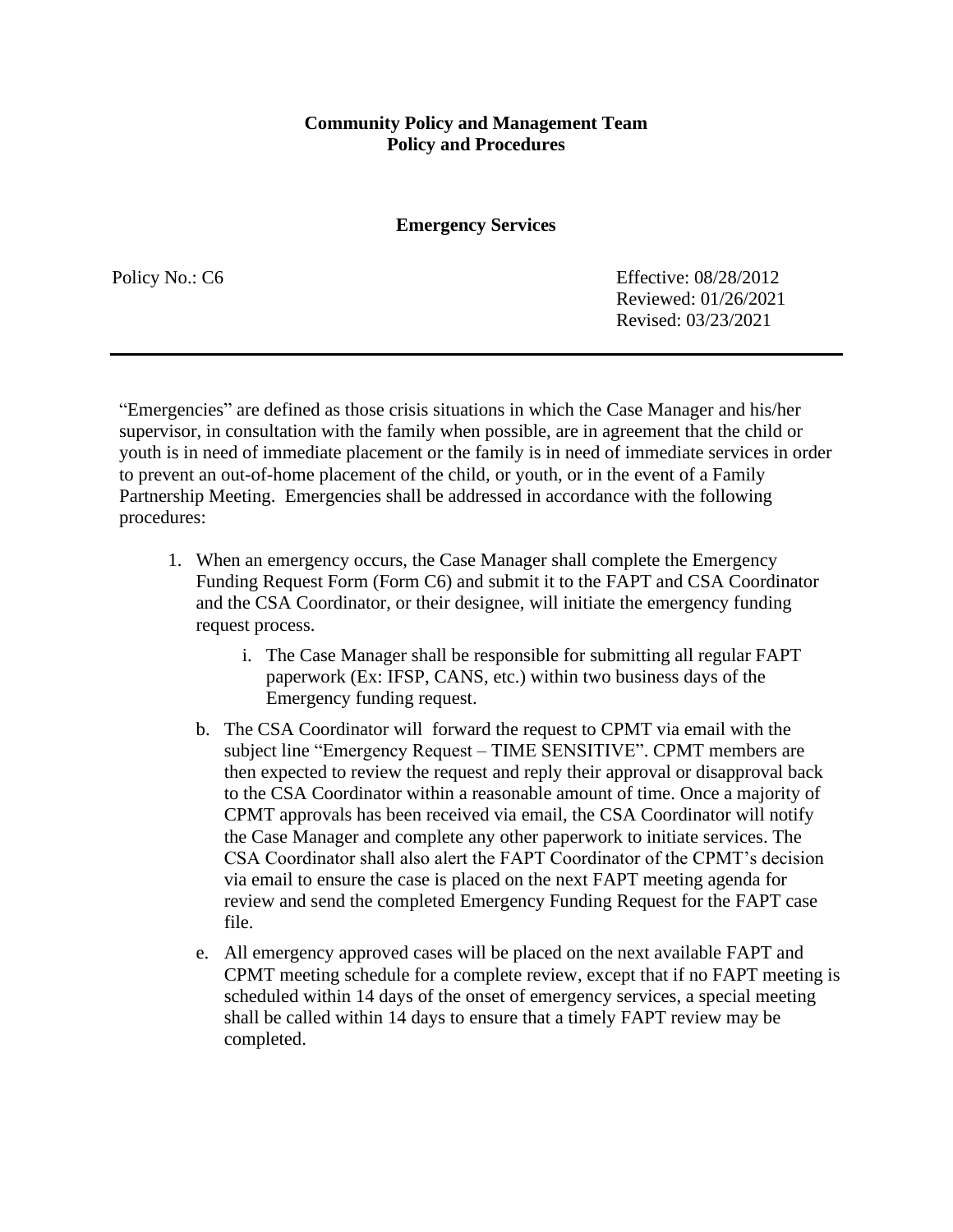- 2. The CSA Coordinator shall have the authority to approve some services up to \$1,000 per week. The Case Manager shall submit the Emergency Funding Request Form (Form C6)to the FAPT and CSA Coordinator for informational purposes and documentation in the case file. The types of emergency placements that can be approved by the CSA Coordinator for up to 14 days include, but are not limited to:
	- a. Community-based services when the service is therapeutic in nature and specifically required to prevent the immediate possibility of an out of home placement.
	- b. Residential Treatment Facility placements that are Medicaid funded that require an immediate removal from their current placement and their behaviors warrant that level of restrictive care.
	- c. New cases requiring a placement in a shelter until an appropriate placement can be determined.
	- d. Link services as provided by the Rappahannock-Rapidan Community Services Board.
- 3. An official FAPT review must occur within 14 days following the onset of services in an emergency.
- 4. If the child/family does not have a Case Manager, the agency taking the emergency action assumes the role of lead agency and assigns a Case Manager until there is a FAPT review.

If the child/family has a Case Manager within another agency/department, the agency taking the emergency action shall notify that Case Manager of the emergency authorization as soon as possible.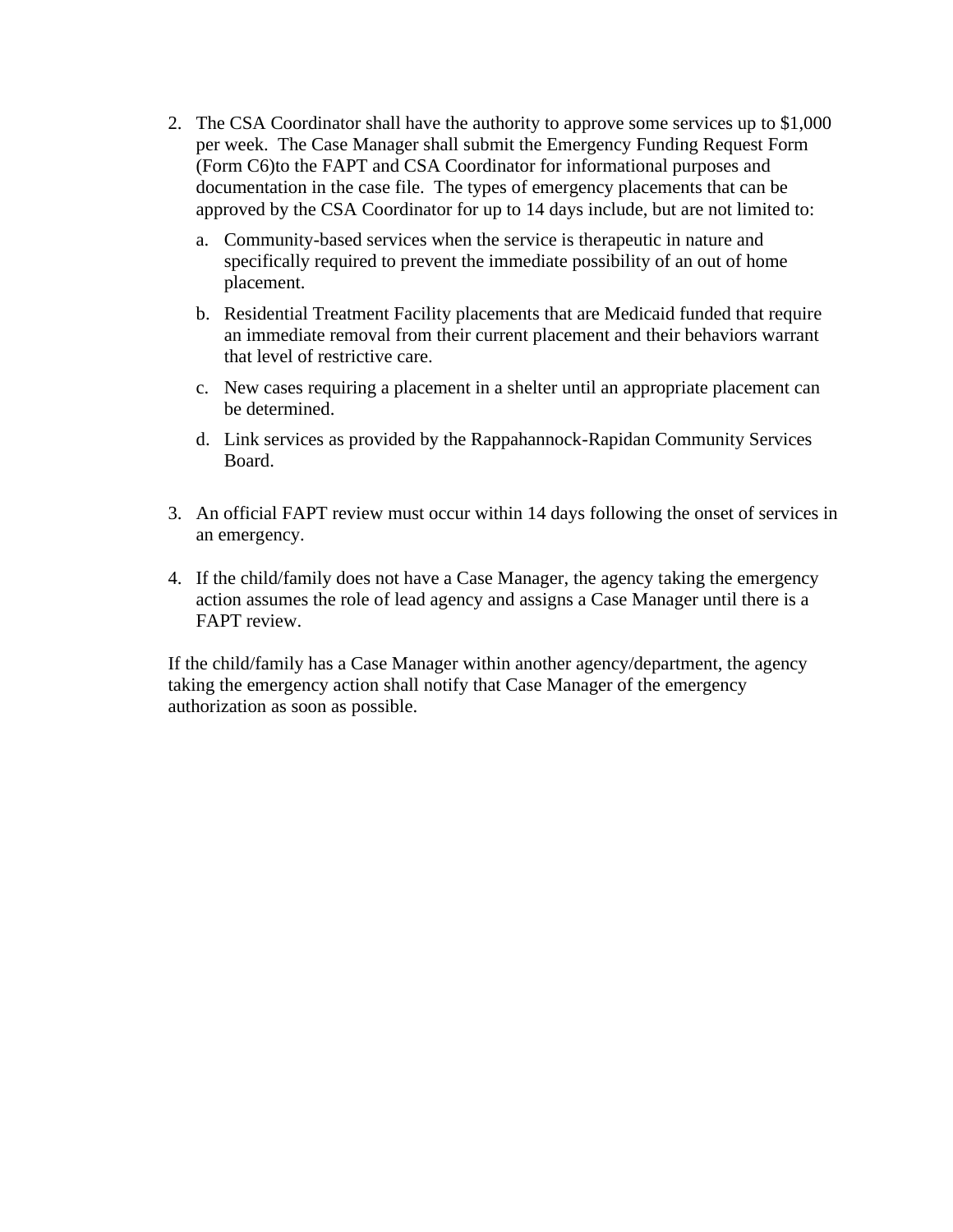#### **Invoice Processing Procedures**

Policy No.: C7 Effective: 08/28/2012 Reviewed: 01/26/2021 Revised: 03/23/2021

All invoices for payment shall be processed according to the following procedures:

- A. The CSA Coordinator shall review and approve all invoices for payment. Invoice amounts exceeding monthly planned IFSP amounts will not be paid without prior approval of CSA Coordinator and at least one (1) member- of the Executive Committee. Approved overages shall be reported at the following CPMT meeting to allow for discussion of CPMT members.
- B. The CSA Coordinator shall process invoices and un-encumber any funds that may have been encumbered and not expended for that month.
- C. Problems with billing shall be resolved by the CSA Coordinator and the Case Manager.
- D. Monthly reconciliations shall be completed by the Office on Youth Administrative Assistant for the Orange CSA accounts for both revenue and expenses.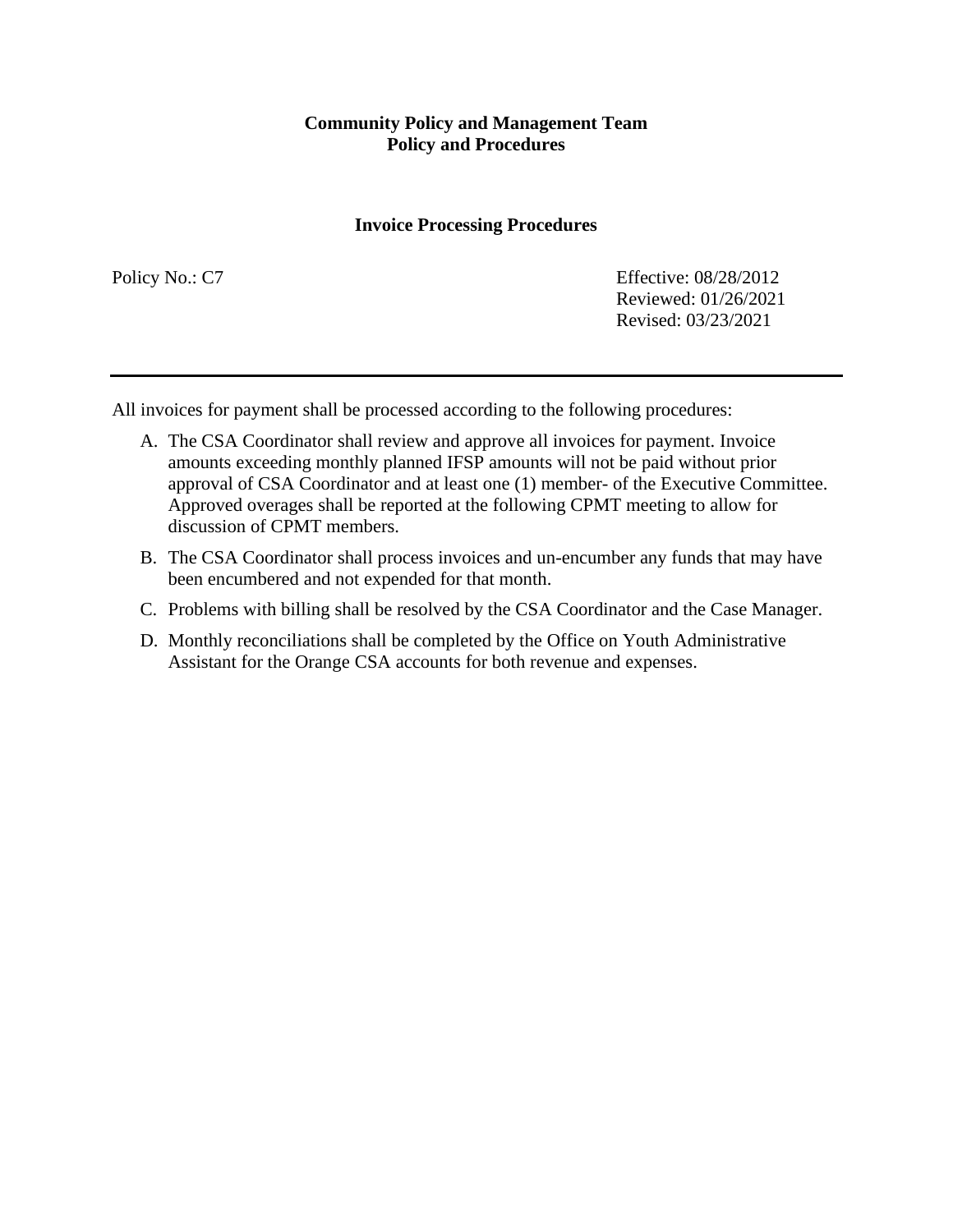**Fee Assessment**

Policy No.: C8 Effective: 08/28/2012 Revised: 01/28/2014 Revised: 01/24/2017 Reviewed: 01/26/2021

To meet the requirements of the § 2.2-5206(3) VA Code Ann. and § 16.1-286 VA Code Ann., and to enhance the partnership with parents, the CPMT has approved procedures for the active involvement of parents and/or other legally responsible parties in the planning, delivery, and financing of services for their children. This legislation calls for parental participation in both the treatment aspects of services and financial responsibility for payment for certain services.

All families accessing **CSA POOL FUNDS** shall be assessed fees for services in accordance with the policies and procedures set forth in the Orange County CSA Parental Co-Pay Policy (Form C8).

When a child or youth is receiving services to be funded, in whole or in part, by CSA Pool Funds, the Case Manager assigned to the child or youth shall determine whether such services are eligible for coverage by private insurance, or by Medicaid. If a child or youth may be eligible for Medicaid, the Case Manager shall ensure that a screening process is conducted. The Case Manager shall subsequently ensure that any eligible child or youth has been enrolled into Medicaid.

#### **(A)Co-Pay Collection Guidelines:**

The following guidelines for the Orange CSA parental co-pays shall be followed:

- 1. Parental co-pay packet will be completed by the parent(s) of the children participating in the Orange County CSA program. The Case Manager assigned to the child or youth will be responsible for the accurate completion of the required financial forms (Form C8).
- 2. The CSA Coordinator will be responsible for ensuring the forms are turned in prior to or during the child or youth's initial FAPT meeting. Once the completed forms are received, the CSA Coordinator will provide a copy of the forms to the Office on Youth (OOY) Administrative Assistant by the end of the week of the initial FAPT meeting for billing and collection purposes.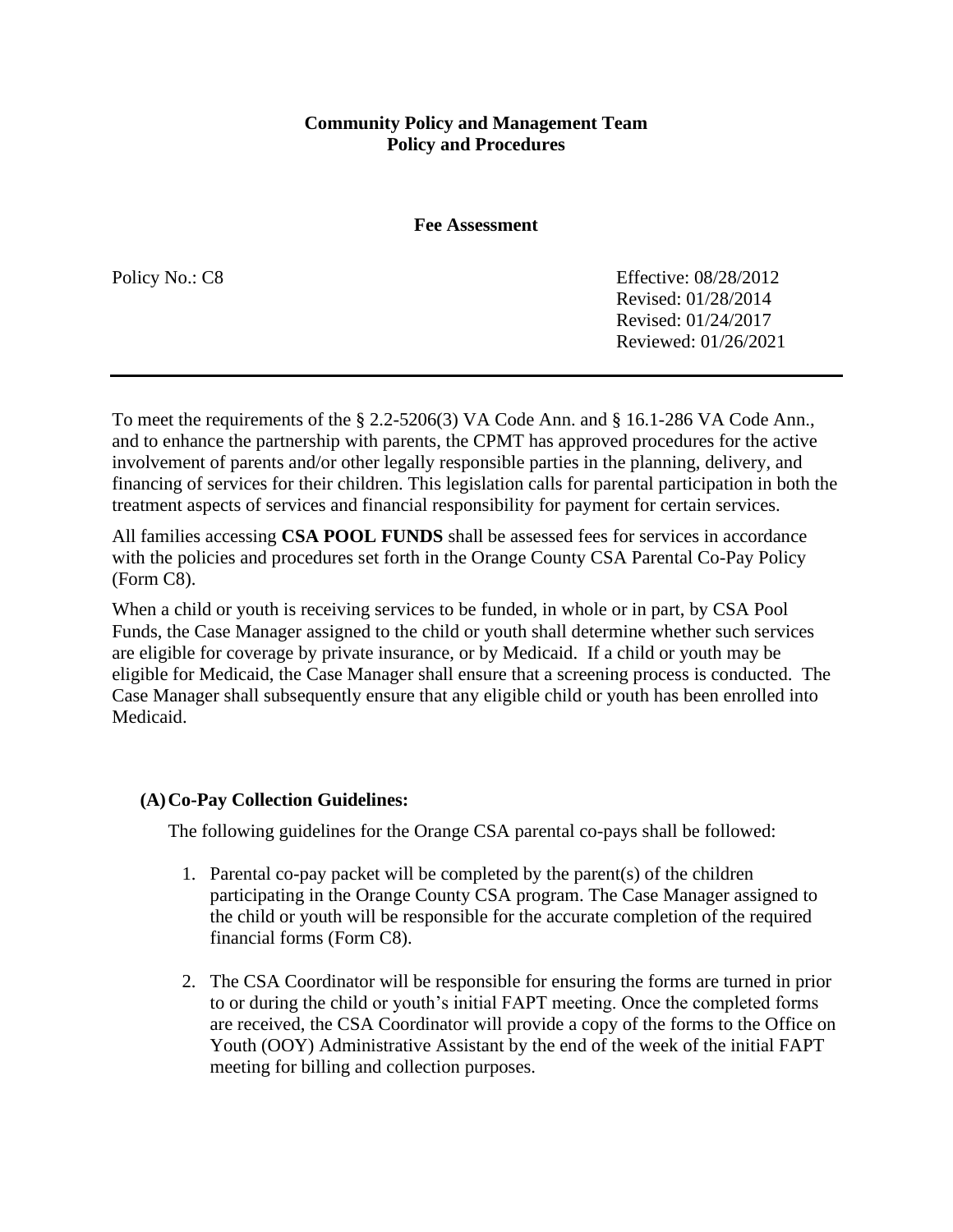- 3. Upon receipt of the completed forms (Form C8), the Administrative Assistant will send a preliminary letter to the parents of the child(ren) explaining the process for payment of monthly co-pays or meet with them after their initial FAPT meeting. The Administrative Assistant will open a collection file for each family and will retain a copy of all written correspondence with the families in their respective files.
- 4. Monthly summary reports will be provided to the CSA Coordinator by the Administrative Assistant as documentation of payment on each account.
- 5. In the event a family is not current on their payment plan, the OOY Administrative Assistant will contact the person responsible for the account and advise them that the co-pay is due immediately and that continued late payments could jeopardize funding for future services. The CSA Coordinator and Case Manager shall be informed of this correspondence via email.
- 6. In the event an account remains delinquent (30 or more days past due), the Administrative Assistant may begin the collection process through the Orange County Treasurer's Office. Delinquent amounts may be referred to the Individual Set-Off Debt Collection Program administered by the Virginia Department of Taxation (which could result in Virginia Individual Income Tax refunds being used to satisfy the debt to the CPMT), and the CPMT may also pursue other legal remedies available for collection of delinquent amounts.

## **(B) Request for Requesting Financial Relief:**

In the event a parent or legal guardian believes the monthly co-payment is unjust or inappropriate, he/she may file a Request of Financial Relief form (Form C8-R). The following guidelines will be followed for requesting financial relief:

- 1. The Request for Financial Relief form shall be provided to the CSA Coordinator within five (5) business days of the initial FAPT with all documentation attached.
- 2. Within seven (7) business days of the receipt of the Financial Relief Request, the CSA Coordinator will review the request along with accompanying documents. The CSA Coordinator will be authorized by the CPMT to enter into negotiations with the parent/guardian(s) for the purpose of resolving the request in a mutually satisfactory manner.
- 3. Once an agreement is made between the parent and CSA Coordinator, the request will be forwarded to the CPMT for consideration.
	- a. In the event the request is approved, the amount will become due by the  $5<sup>th</sup>$  of the succeeding month and each month thereafter until the child(ren) and family are no longer receiving services.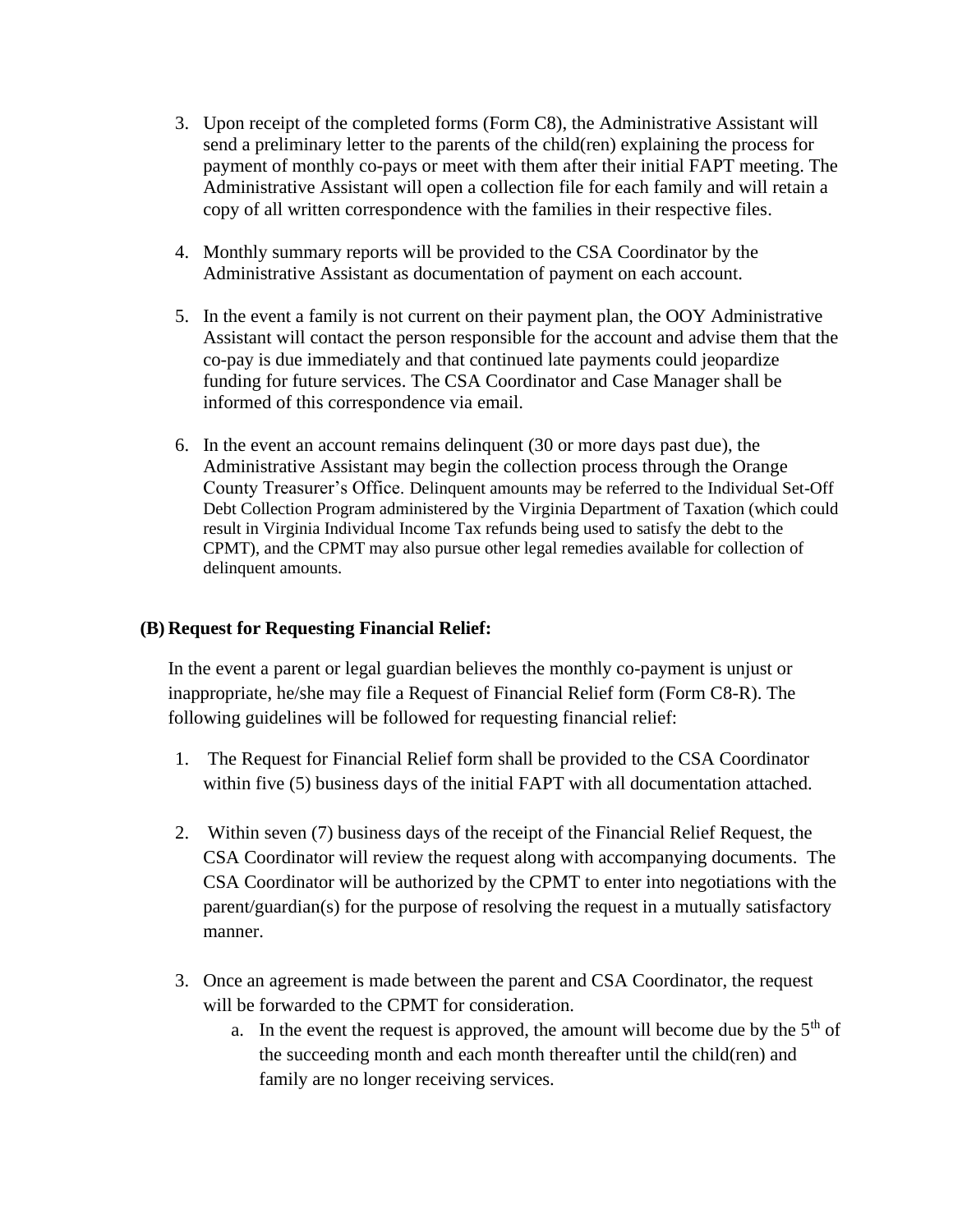- b. In the event the request is denied, the CSA Coordinator will contact the parent/guardian within five (5) business days of the CPMT meeting. At this time, additional documentation may be requested, or a new co-pay amount will be negotiated and resubmitted to the CPMT for consideration.
- 4. Initial negotiated requests must be discussed in a regular business meeting of the CPMT for each form received. Any sub sequential requests may be voted upon and approved through e-mail in order to help resolve the issue in a timely manner.
- 5. Each family shall be required to pay the minimum payment allowed based on the number of children receiving services. This amount will be based on the lowest copay listed under the "Adjusted Annual Income Level" portion of the Parental Co-pay Policy (Form C8, page 05). This amount will be due on the  $5<sup>th</sup>$  of each month until a regular monthly amount can be established and approved by the CPMT.
- 6. A Request for Relief form (Form C8-R) will not be reviewed in the event of a change in family income or family composition. Parent/Guardian(s) must complete a new co-pay packet (Form C8) and submit to the CSA Coordinator. Any changes will take effect in the succeeding month of receipt of the new co-pay packet.
- 7. The decisions of the CPMT will be final and will be presented to the parent/guardian(s) in writing.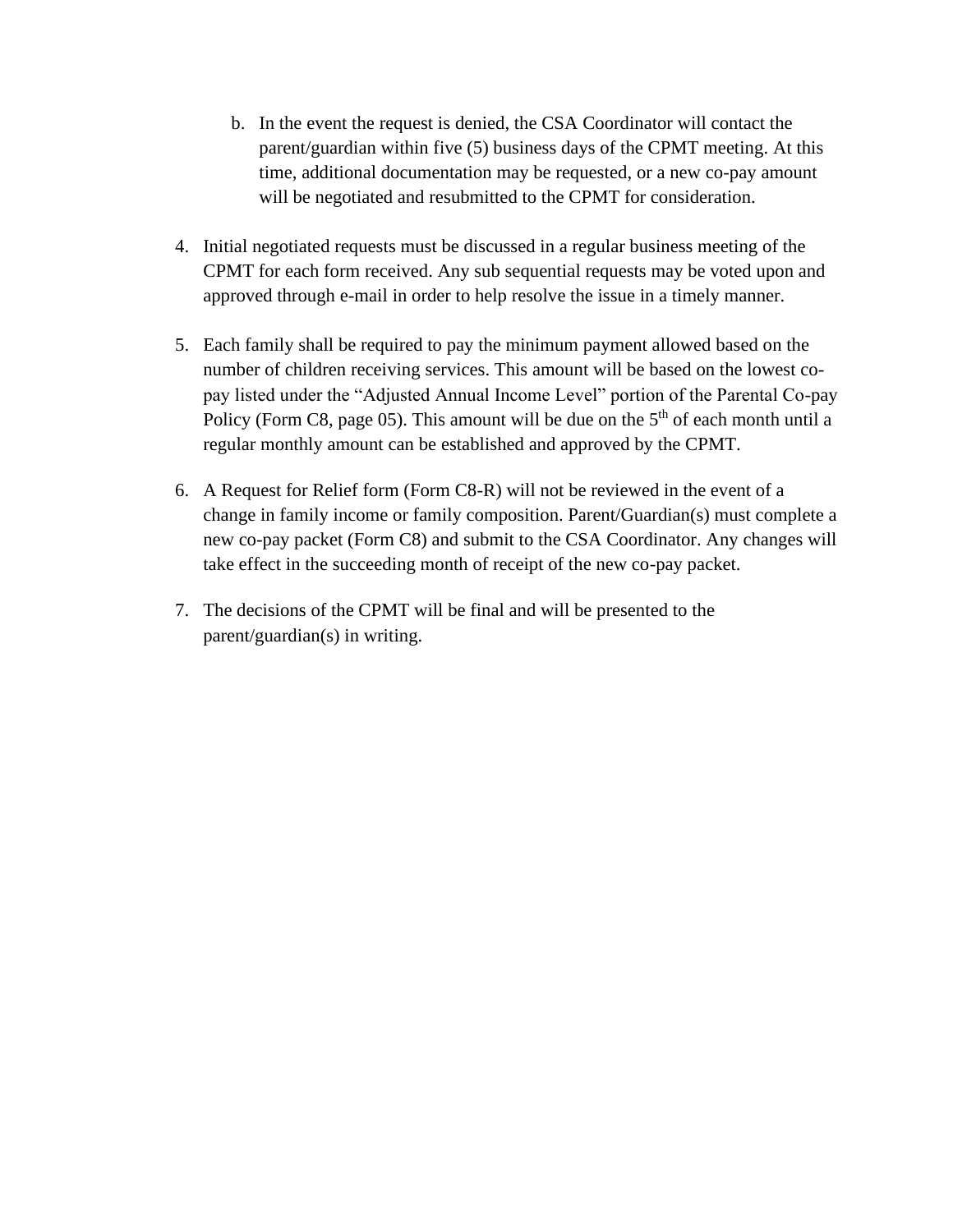## **Closed Meeting Procedures**

Policy No.: C9 Effective: 08/28/2012 Reviewed: 01/26/2021

A. In any motion to enter closed meeting, a member must:

1. Specify the purpose(s) for the closed meeting;

2. Reasonably identify the substance of the matters to be discussed, and; and

3. Specify the Code section for the exemption. (Meeting minutes must include the statute permitting the closed meeting.)

B. No closed meeting shall begin until the CPMT votes in open session to approve the motion.

C. The CPMT may permit non-members to attend the closed meeting if such persons are deemed "necessary" or if their presence will "reasonably aid" the CPMT in its consideration of the subject matter of the closed session.

D. Immediately following the closed meeting, the chairperson must call for a certification from all members that, to the best of their knowledge, the CPMT discussed only matters lawfully exempted from statutory open session requirements; and only public business matters identified in the motion to convene the closed meeting.

E. If any member of the CPMT believes that there was a departure from the standards of this statement during the closed meeting that member must so state before the roll call vote, and must indicate the substance of the departure which that member believes has occurred.

F. A vote shall be taken in open session to approve the funding amount for cases discussed in closed session.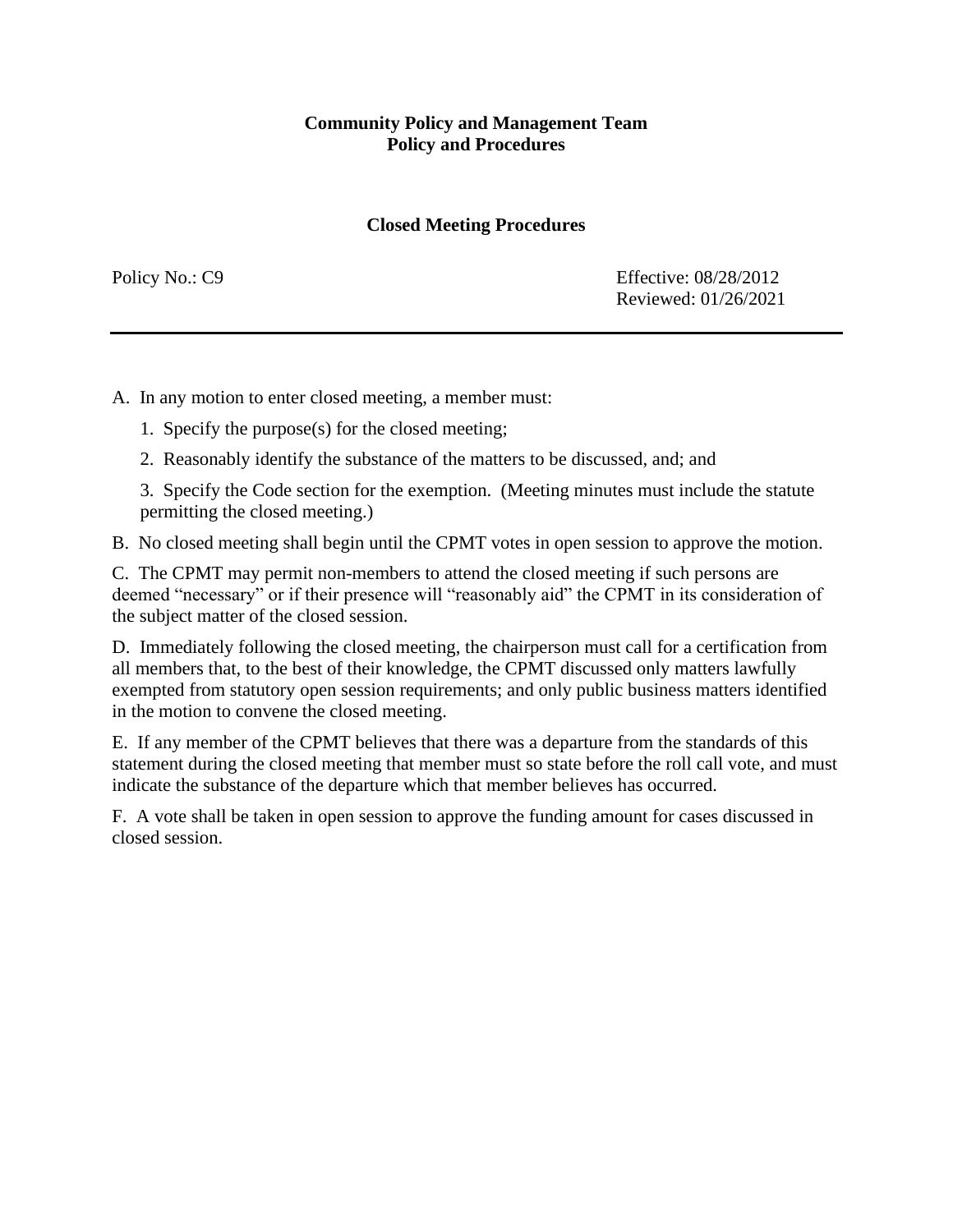#### **Complaint and Appeals**

Policy No.: C10 Effective: 08/28/2012 Reviewed: 01/26/2021

The CPMT will ensure that due process for complaints and appeals are followed. In cases not before a court or subject to appeal under applicable statutes, the youth and family will have the right to appeal the decision of the FAPT to the CPMT. Appeals shall be made in writing to the Chairperson of the CPMT within 30 calendar days of the FAPT decision. The appellant shall include in the written appeal to the Chairperson all information and concerns which he or she requests that the CPMT to consider in the review of the FAPT decision, and the appellant shall not be present for such review. The CPMT shall review the FAPT decision and render a decision within 45 calendar days of receipt of the notice of appeal.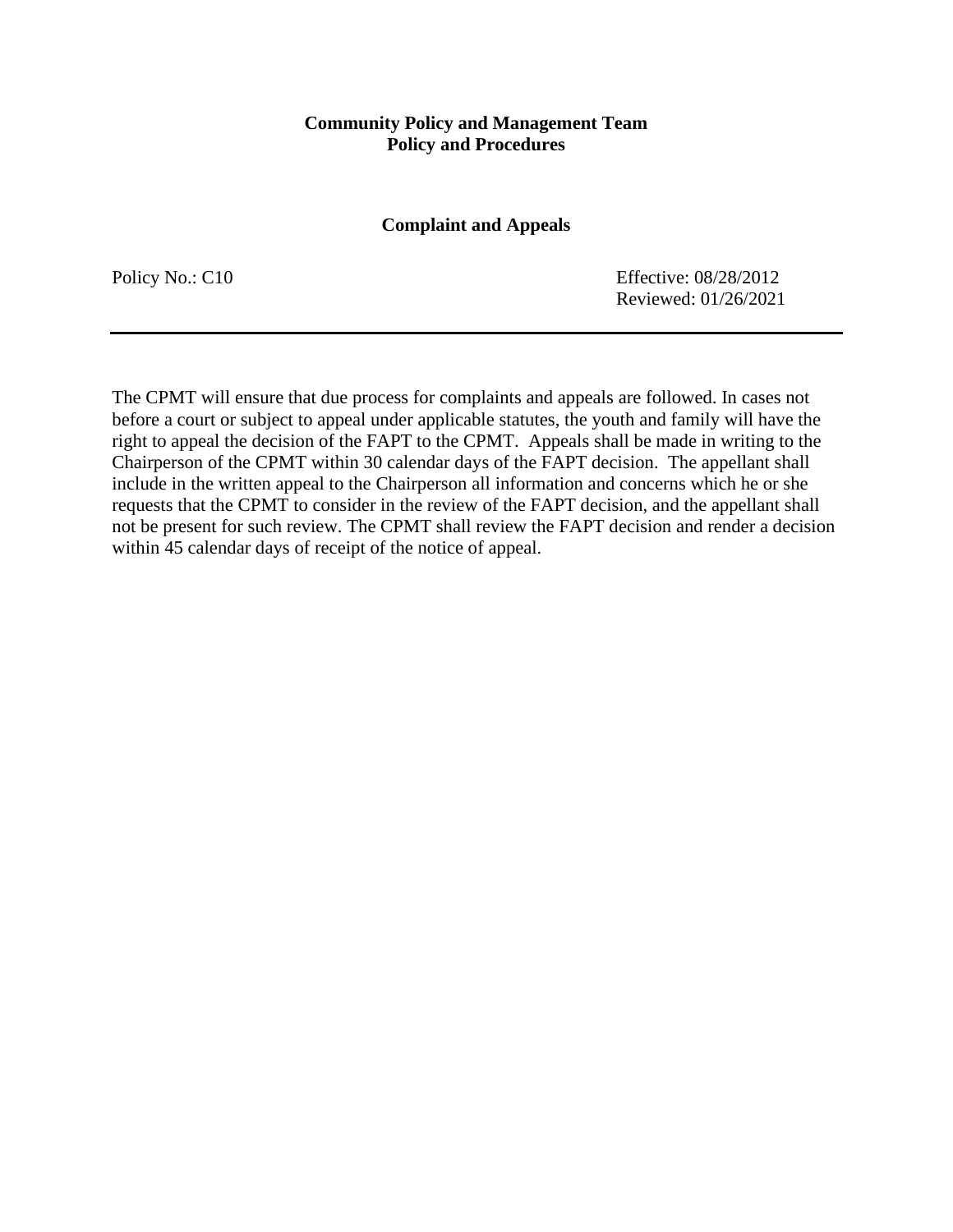### **Non-Discrimination**

Policy No.: C11 Effective: 08/28/2012 Revised: 01/24/2017 Reviewed: 01/26/2021

The CPMT and the FAPT shall not discriminate on the basis of race, ethnicity, sex, age, and religion, socioeconomic status, handicapping conditions or national origin.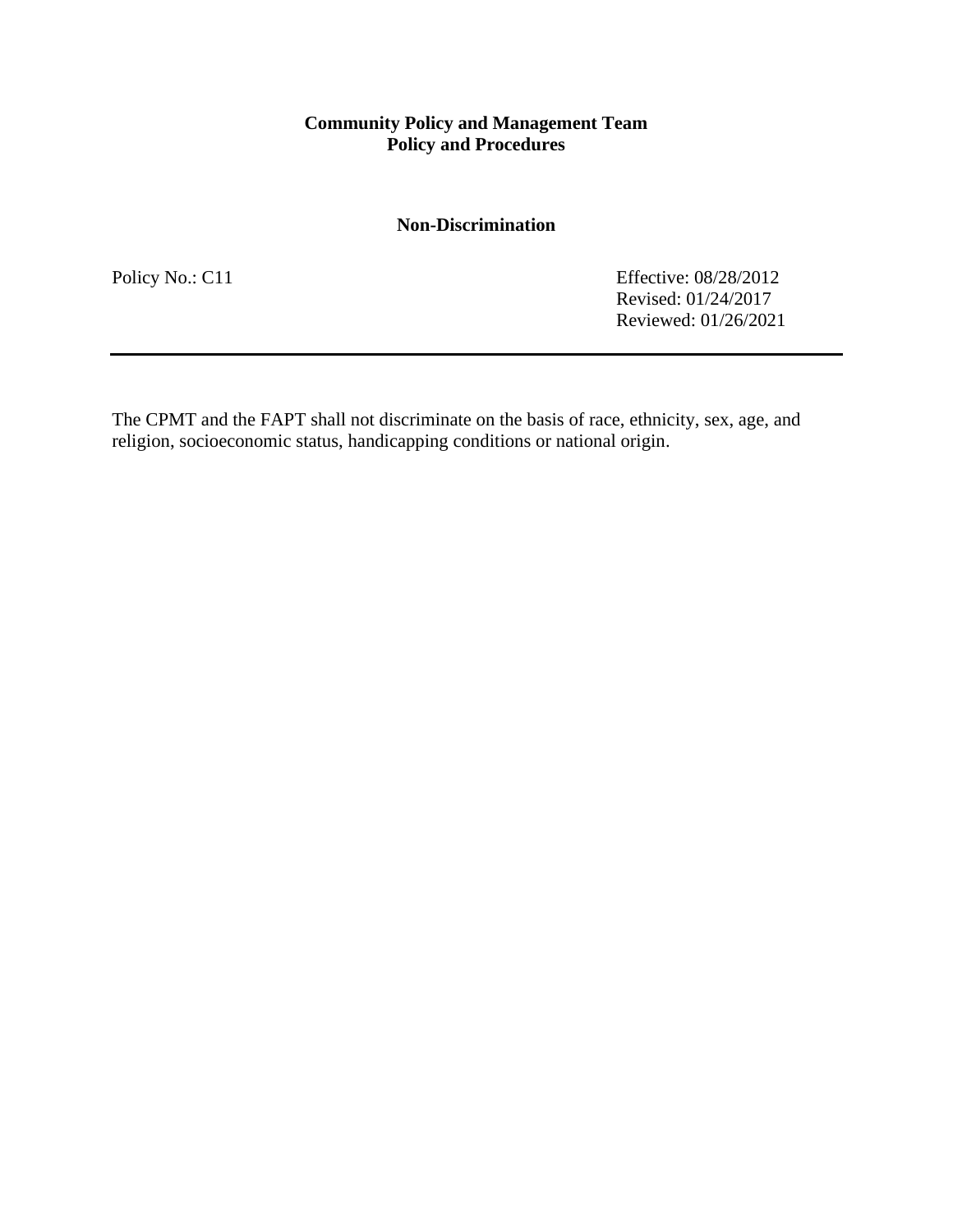#### **Confidentiality**

Policy No.: C12 Effective: 08/28/2012 Reviewed: 01/26/2021

A. All federal, State and local laws relating to confidentiality shall be observed, including, but not limited to, § 2.2-5210 VA Code Ann.

B. The CPMT, FAPT and other staff from agencies involved in team deliberations shall strictly abide by all applicable confidentiality requirements and shall be required to sign a confidentiality form annually. All information about specific youth and families obtained by CPMT and FAPT members in the discharge of their responsibilities shall be confidential under all applicable laws, mandates, and licensing requirements.

C. Appropriate releases of information shall be completed and shall be the responsibility of the Case Manager.

D. Pursuant to § 2.2-5210 VA Code Ann., proceedings held to consider the appropriate provision of services and funding for a particular child, or youth, or family or both who have been referred to the FAPT and whose case is being assessed by this team or reviewed by the CPMT shall be confidential and not open to the public, unless the child, or youth, and family who are the subjects of the proceeding request, in writing, that it be open. All information about specific children, youths and families obtained by the team members in the discharge of their responsibilities to the team shall be confidential.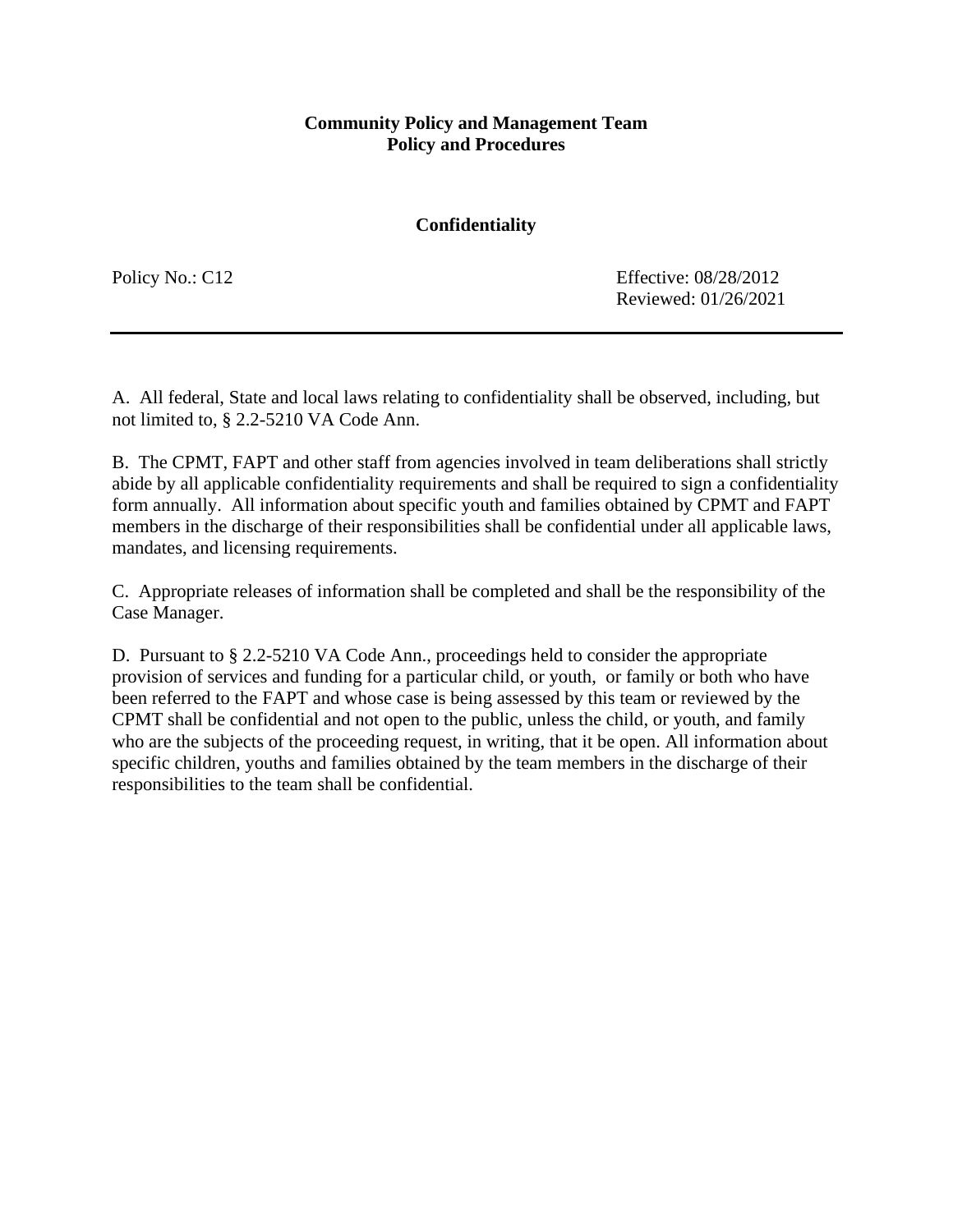#### **Freedom of Information Act (FOIA)**

Policy No.: C13 Effective: 08/28/2012 Reviewed: 01/26/2021

CPMT meetings are held in accordance with the Virginia Freedom of Information Act (FOIA), § 2.2-3700 et seq. VA Code Ann, subject to the confidentiality provisions of § 2.2-5210 VA Code Ann. Generally, records generated by the CPMT are subject to the provisions of FOIA, however, certain records may not be subject to disclosure due to applicable FOIA exemptions. Exempted records include, but are not limited to, medical records exempted from FOIA requirements pursuant to § 2.2-3705.5 VA Code Ann.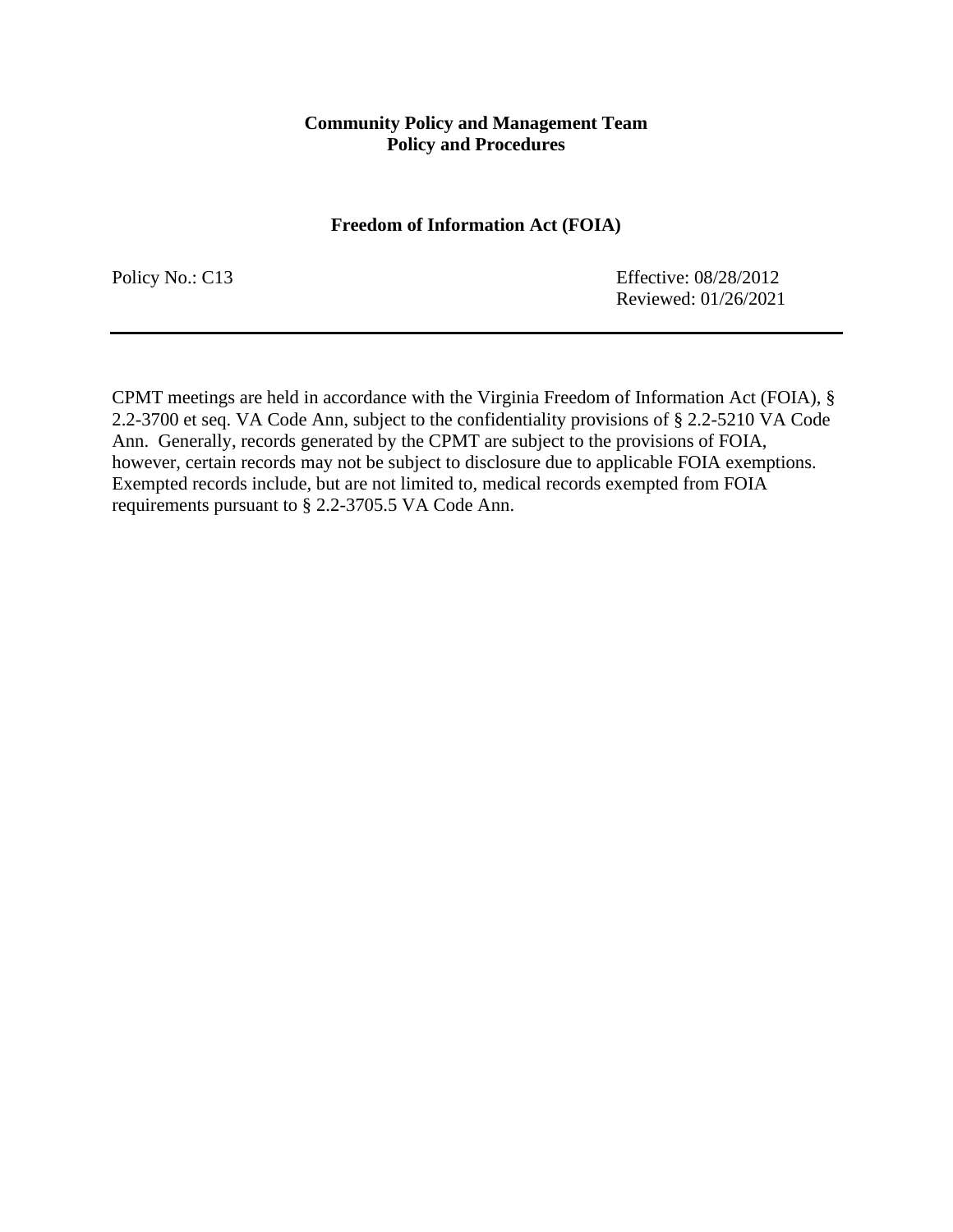#### **Amendments**

Policy No.: C14 Effective: 08/28/2012 Revised: 04/25/2017 Reviewed: 01/26/2021

The terms and provisions of these policies and procedures of the CPMT may be amended at any regular meeting of the CPMT by approval of 2/3 of those present and voting; provided that notice of the proposed amendment is given at the regularly scheduled meeting of the CPMT immediately preceding the regular meeting at which the vote on the proposed amendment will take place.

Orange County CSA Policy and Procedure manuals shall be reviewed once per year by the membership. The goal of the team is to review related documents so that they may be approved at the January meeting. In the event changes are suggested from this yearly review, the proposed change(s) shall lay on the table and be voted upon at the regularly scheduled February meeting.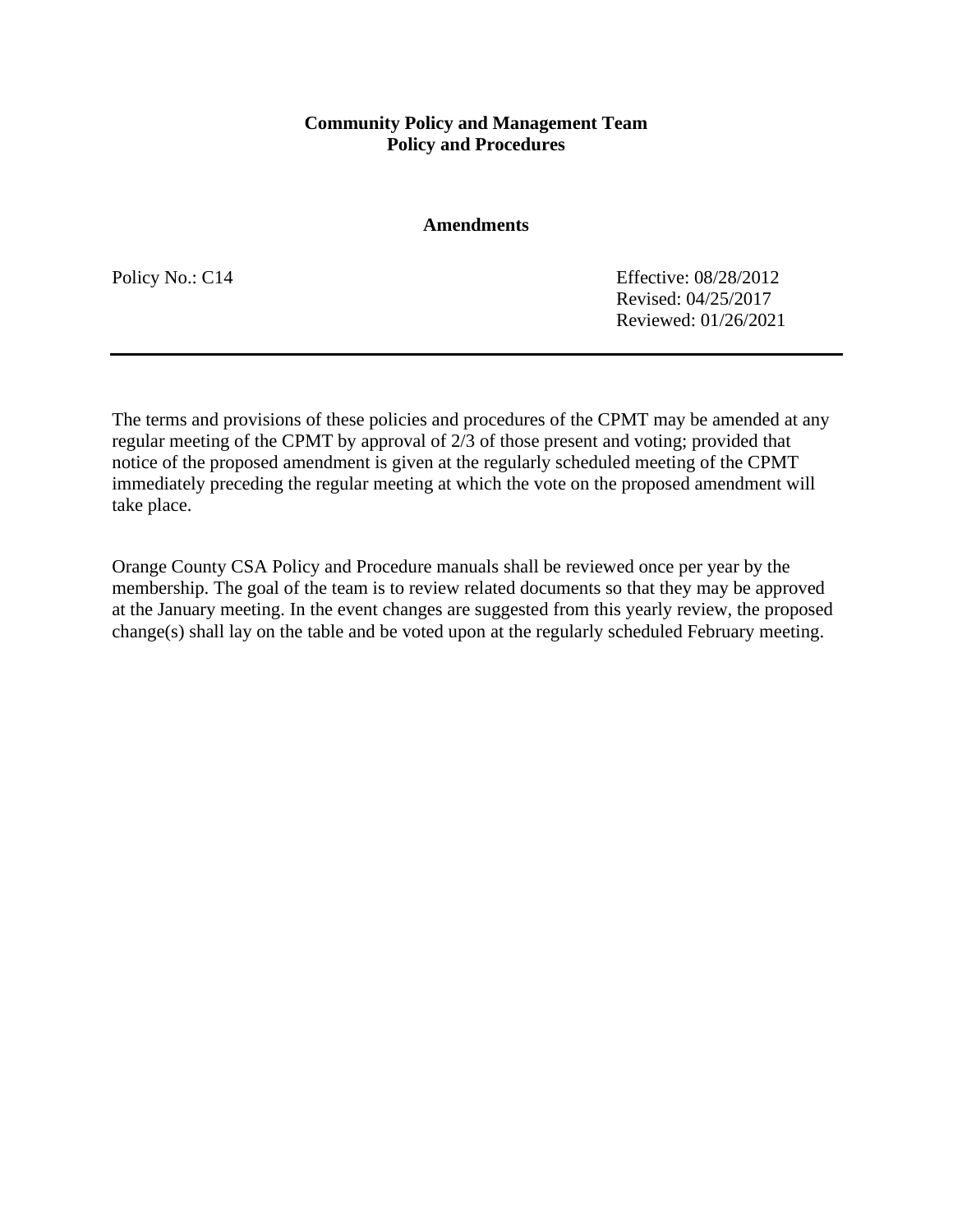#### **Utilization Management and Review**

Policy No.: C15 Effective: 11/01/2013 Reviewed: 01/26/2021

The Orange County CSA Utilization Management and Review system is an integrated, multiagency attempt to provide quality child-centered, family-focused, cost-effective services to atrisk youth and their families in the least restrictive environment.

The system addresses:

- Accountability
- Assessment of appropriate resources
- Utilization of community-based resources prior to CSA funded services
- Service to clients in the least restrictive environment
- Service to clients in the community, as appropriate
- Provision of service coordination and/or case management for all cases
- Development of case rates for appropriate, specialized services
- Development and monitoring appropriate outcome indicators for all cases

The desired outcomes of the Orange CSA system are:

- Improvement in child and family functioning
- Improvement in school performance
- Improve parental self-sufficiency
- Reduction in abuse and neglect
- Reduction in costs
- Reduction in out-of-home placements
- Reduction of out-of-community placements
- Reduction of recidivism

Orange County CSA strives to meet the individual needs of families served through our program. This means utilizing traditional and non-traditional programming as not all children and families respond to the same treatments in the same way. It is important to the teams that each family is involved in service planning and views the services to be both helpful and supportive.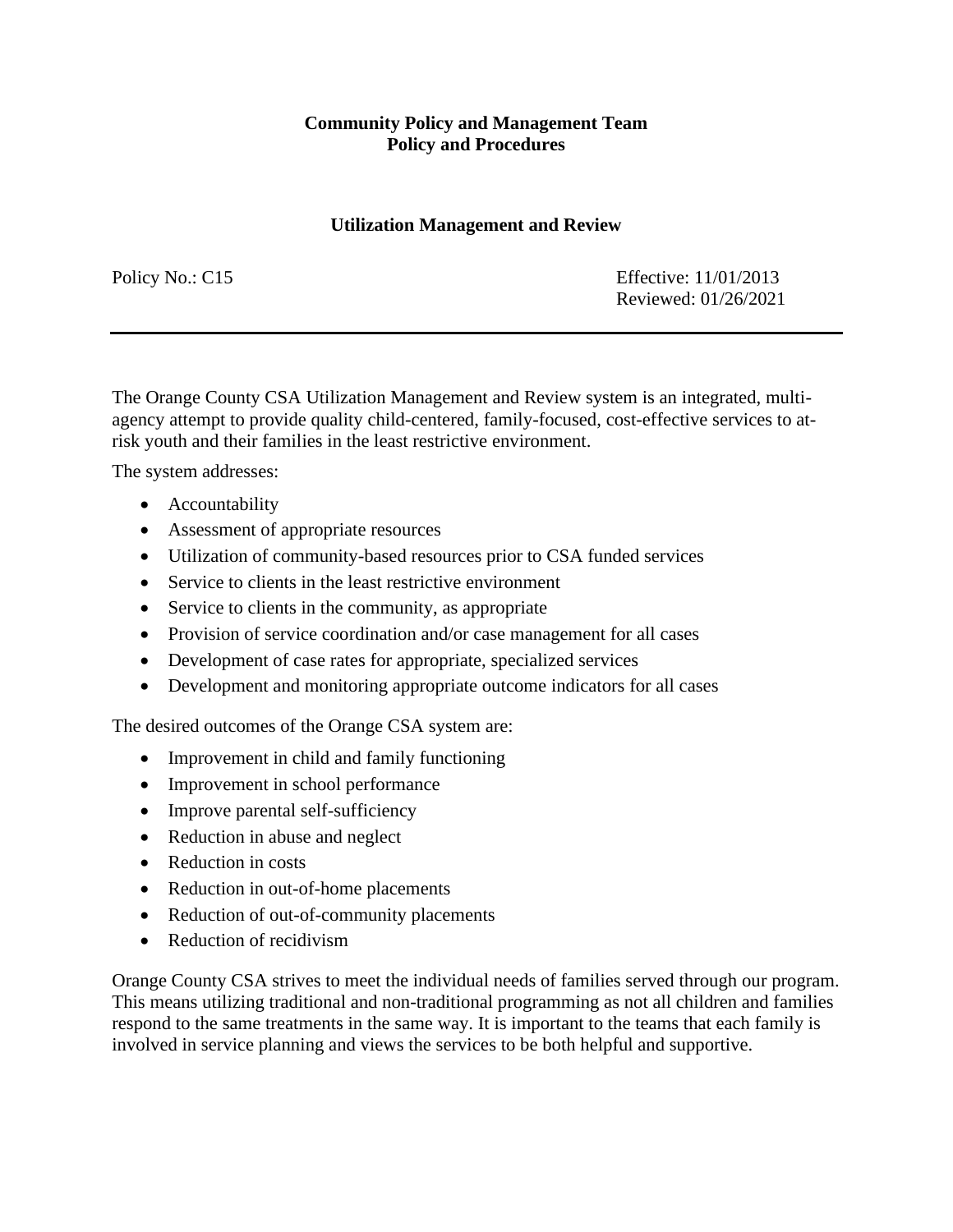The wrap list and descriptions that follow offers an incomplete guide to facilitate wrap planning. Individualizing services should creatively combine all types of resources for children and families, formal and in-formal, traditional and non-traditional.

#### **Wrap Service List**

(The list below is taken from the CSA Utilization Management Guidelines – revised June 2009, Section 8.1)

Early interventions<br>
Counseling and Therapy Services<br>
After School Programs<br>
After School Programs Counseling and Therapy Services<br>
Home Based Services<br>
Summer Camps Home Based Services Day Treatment Special Recreational projects Therapeutic Nursery Program Self-help and Support Groups Non-residential Emergency Services Community Service

#### **INSTRUCTIONAL**

Regular Classroom **FAMILY** Resource Room Respite Care Special and Alternative School Mediation Homebound Family and Parent Counseling Related Services Home Aid Services Social Skills Training Shelter

#### **HEALTH CARE**

Primary Care and Screening Diversion Acute Medical Care **Probation** Dental Care **Outreach Detention** 

Vocational Assessment Maundering Job Survival Skills Training Vocational Skills Training **OPERATIONAL** Work Experiences Assessment Job Finding, Placement and Retention Services Service Planning Supported Employment Case Management Sheltered Workshops **Advocacy** 

#### **SUSTENANCE SERVICES** Legal Services

Housing Food Clothing Financial Services [e.g., food stamps, AFDC, Medicaid, fuel assistance, WIC, SSI]

#### **THERAPEUTIC RECREATIONAL/SOCIAL**

Individual Skills Training

Self-Contained Classroom Parent Education and Family Support Life Skills Training Relatives, Friends, Spiritual Affiliations Therapeutic Camp

#### Health Promotion **SUPERVISORY/PROTECTIVE**

Chronic Medical Care Intensive Supervision Services Post-dispositional Detention **VOCATIONAL** Child Protective Services Career Education Individual Supervisory/Support Staff

Transportation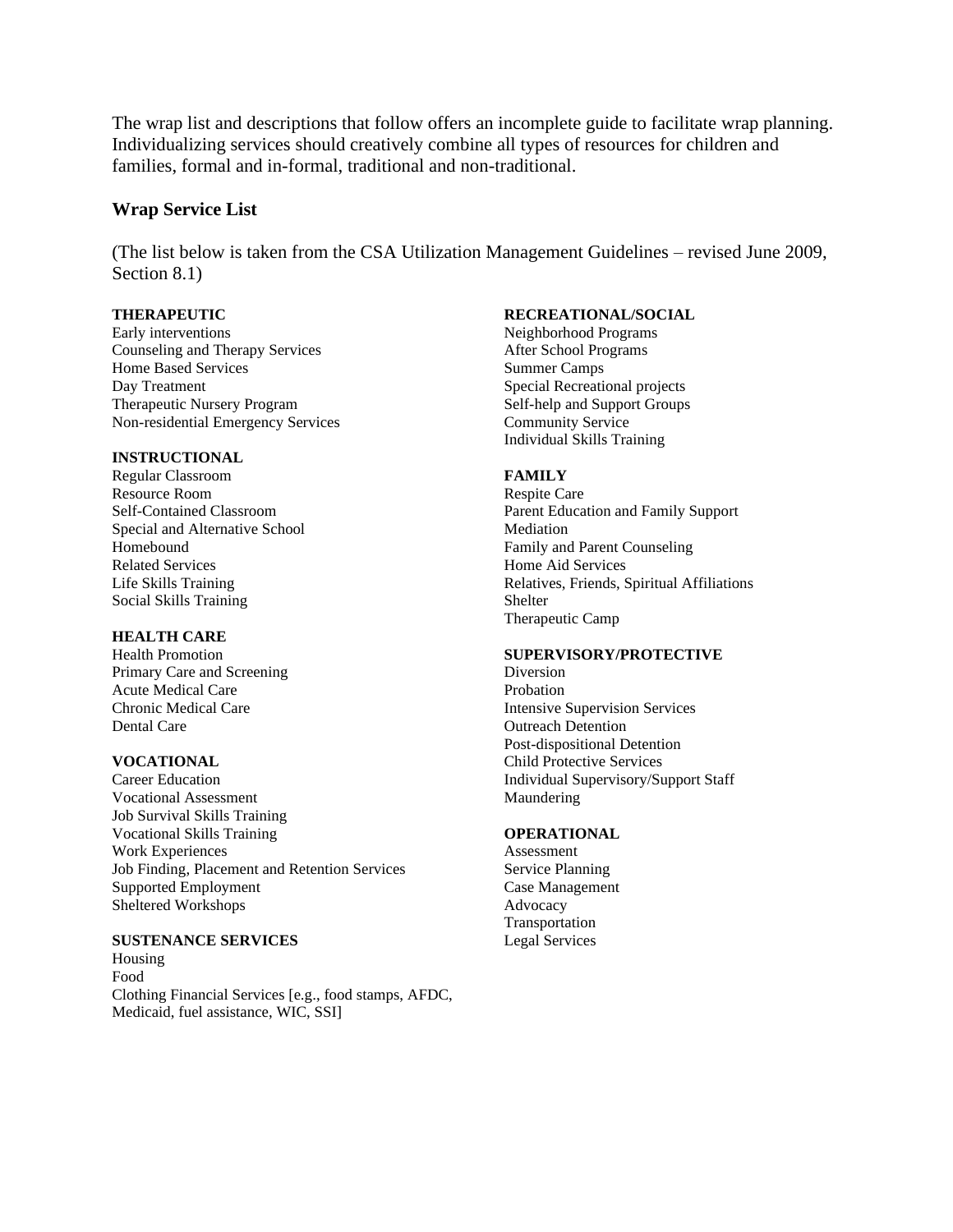#### **Utilization Management and Review Process**

Policy No.: C16 Effective: 11/01/2013 Reviewed: 01/26/2021

- I. Utilization Management (UM) is a set of steps taken by purchasers of health and human services to manage the provision and cost of services purchased. It begins with the initial case assessment, and includes determining desired outcomes, identification of services required and level of need, recognizing mitigating circumstances, developing a service plan, finding a vendor, plan implementation, review of results and finally adjusting goals and services to address case changes. These steps are summarized as follows:
	- A. Collect Assessment Data

Assessment material may consist of completed IFSP or Foster Care Plan, an agency social history or comprehensive intake assessment and always includes the CANS. Whatever the instrument, the child's multiple life domains (behavior, school, family, peers, service history, etc.) are assessed.

*Responsibility*: Case Manager

B. Identify Desired Outcomes

An outcome is a measurable result within a set time frame that is specific, observable and child and family oriented. Both long and short-term outcomes need to be established and should follow logically from assessment data in Step 1.

*Responsibility*: Case Manager, Child, Family, FAPT

C. Identify Services Needed for Child and Family

Service needs are established by determining what types of activities can be used to achieve the outcomes identified in Step 2.

*Responsibility*: Case Manager, Child, Family, FAPT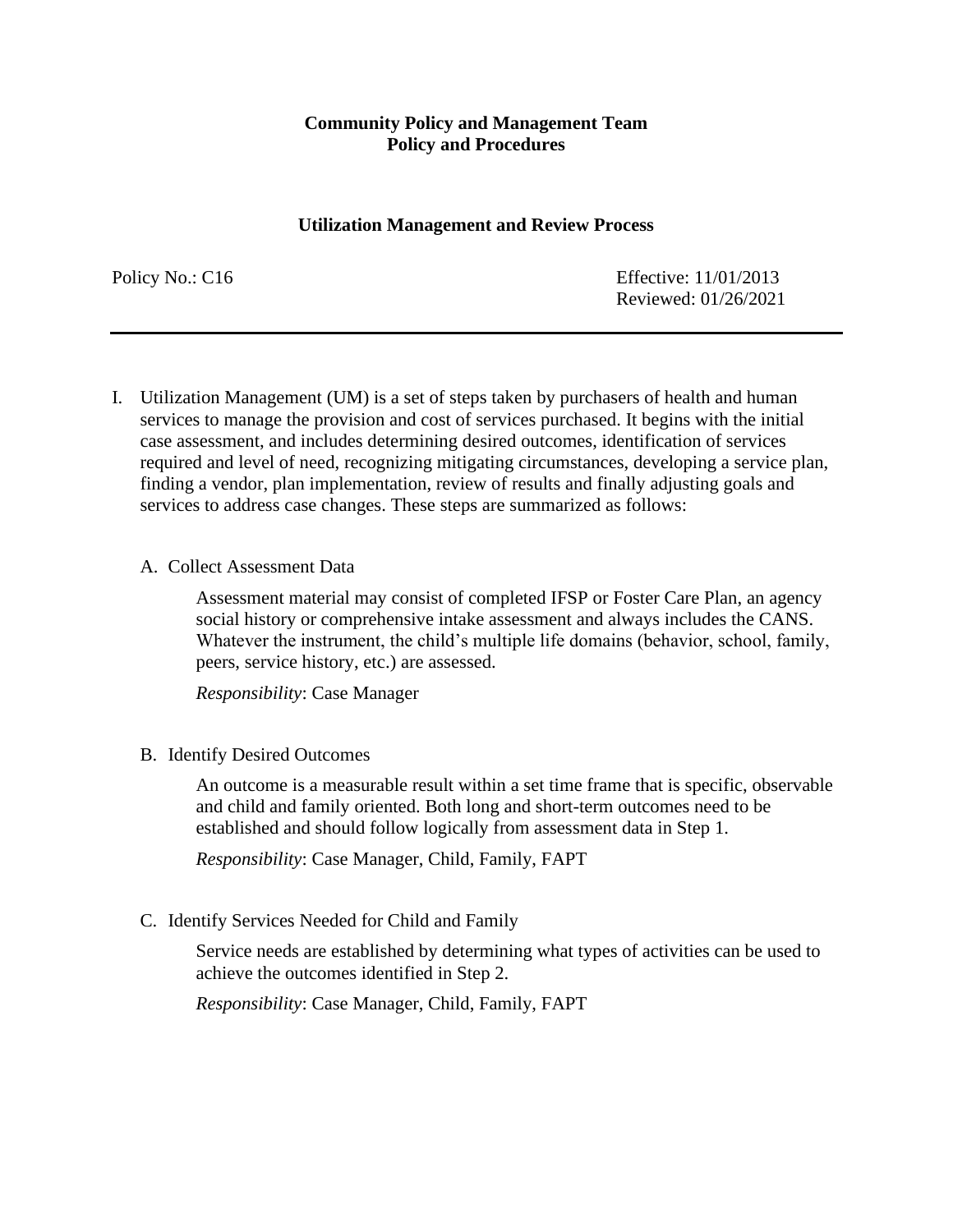D. Consider Mitigating Circumstances

Determine whether or not any unique and challenging circumstances exist which would justify selecting particular services or placements.

*Responsibility*: Case Manager, Child, Family, FAPT

E. Finalize the Service Plan

Use all of the collected data and make service placement decisions. An effective CSA service plan:

- 1. Is child-centered, family-focused, and community based;
- 2. Is aimed at the least restrictive, most appropriate environment;
- 3. Is what the family wants; and
- 4. Is necessary to achieve outcomes begins step-down/transition planning.

The service plan (IFSP) is written by the FAPT.

*Responsibility*: Case Manager, Child, Family, FAPT

F. Negotiate Collaboratively with Vendor

Clarify with the vendor the services, needs, and expectations. Consider the situation as a partnership between purchaser, child/family and the vendor. Know what the vendor can offer and purchase the services necessary to meet the desired outcomes.

*Responsibility*: Case Manager, CSA Coordinator, CPMT

G. Implement Service Plan

Reach final agreement on a comprehensive treatment plan with the vendor.

*Responsibility*: Case Manager, FAPT Coordinator, CSA Coordinator

Pursuant to § 2.2-5208(5) VA Code Ann., oversight of the utilization management process is provided by the FAPT, subject to review by CPMT pursuant to § 2.2-5206(13) VA Code Ann.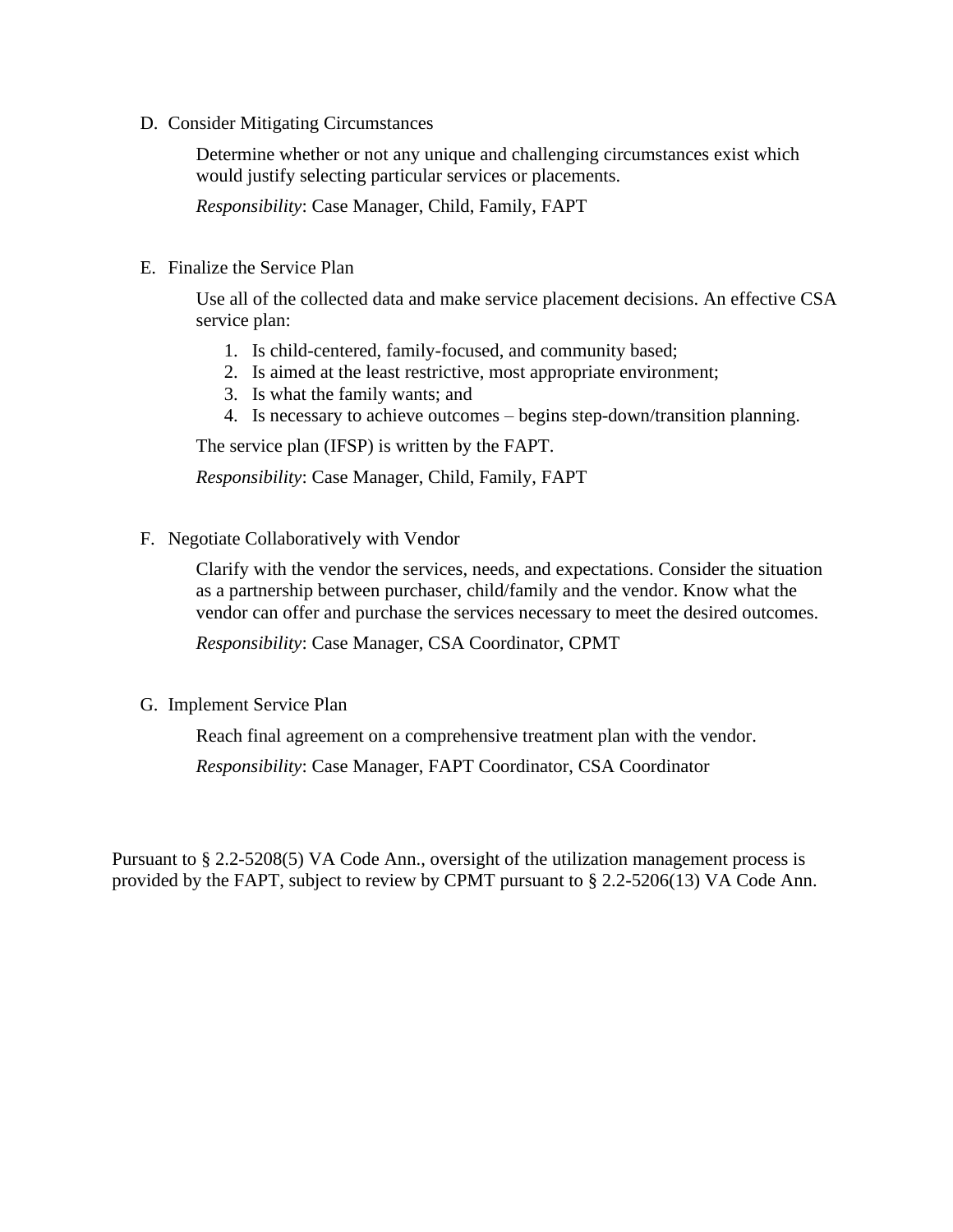H. Utilization Review (UR) is a formal assessment of the necessity, efficiency, and appropriateness of the services and treatment for an individual. It is used to determine how well a program is achieving the outcomes established for the case it serves.

The elements required in the Utilization Review process and frequencies are determined by the child's current placement in accordance with the state endorsed model. (Appendix F5)

Elements for children are:

- 1. Verification of date services initiated.
- 2. Verification of delivery of service(s).
- 3. Verification of quality of service(s).
- 4. Progress in meeting identified, specific short-term outcomes and goals in Individual Family Services Plan (IFSP) or the IEP as appropriate.
- 5. Progress in working toward identified, specific long-range outcomes.
- 6. Current medication status, as applicable.
- 7. Educational process.
- 8. Verification of school attendance.
- 9. Written materials outlining all modifications vendor has made to IFSP.
- 10. Current CANS and any other case related documents. (Ex. court orders, foster care plan, IEP, etc.)
- 11. Participation of family/legal guardian in client interventions and in other services included in the IFSP or the IEP, as appropriate.
- 12. Strategies to engage families if they are not currently participating.
- 13. Steps to be taken if progress toward meeting outcomes is not being made. (May include changing services and/or vendors or reconsidering outcomes.)
- 14. Steps to be taken if outcomes are being met.
	- a. Continue services necessary to meet outcomes and goals.
	- b. Develop plan and time line to transition the child to less restrictive setting.
- 15. Date for next utilization review.

\*The review must be a combination of site visits, telephone calls, and paper reviews.

\*The review worksheet (Form C16-A) will help case managers document the completion of their reviews and insure that all required elements are present and receive the required review. This worksheet must be completed quarterly.

\*FAPT and CSA Coordinator will maintain a documentation inventory for all necessary paperwork in order to maintain compliance. (Form C16-B)

*Responsibility*: Case Manager, FAPT Coordinator, CSA Coordinator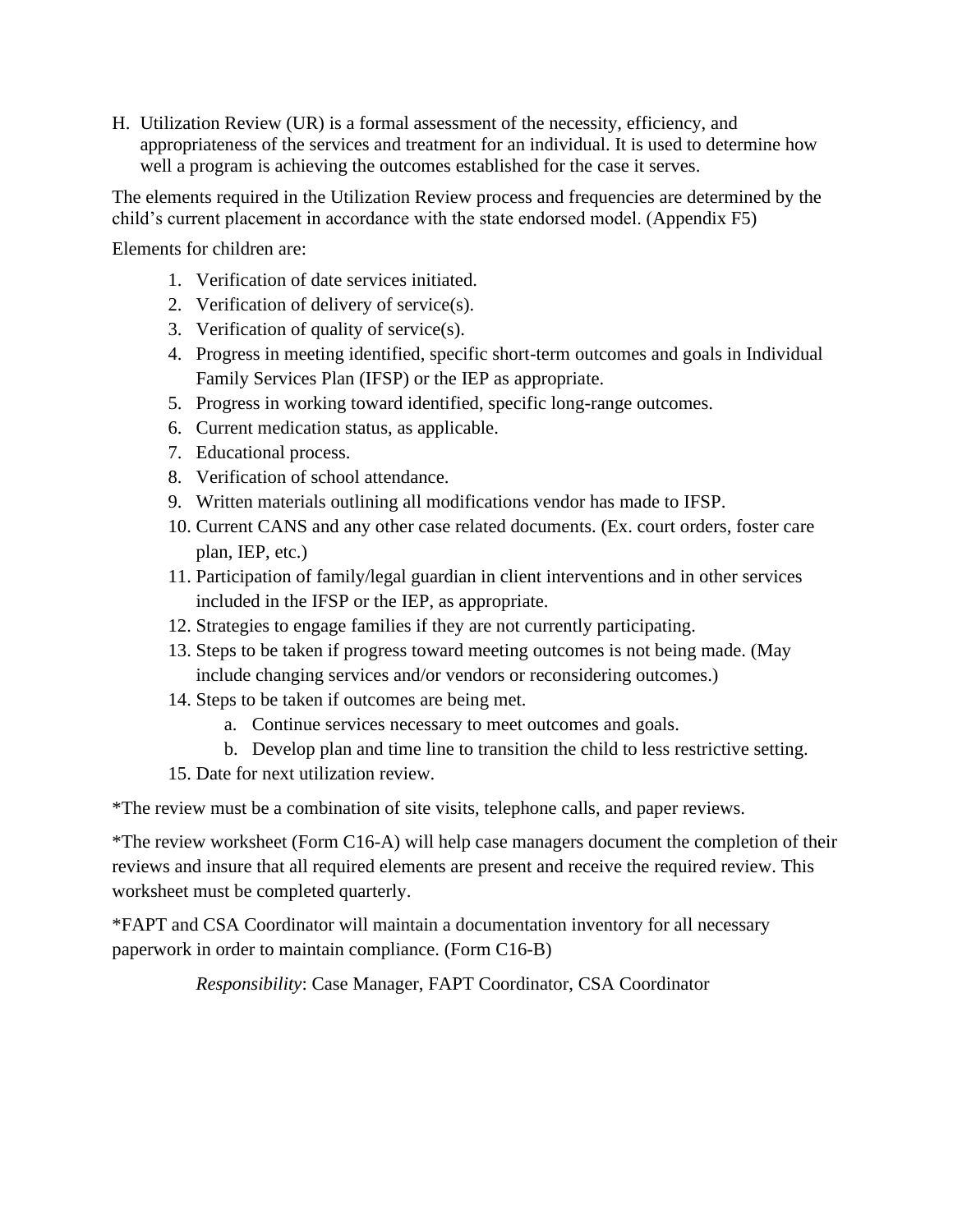## I. Update Service Goals

Utilization review should provide information upon which to base adjustments relative to the service plan.

Adjustments may include:

- 1. Continue to follow the current plan;
- 2. Change length of time for current service(s) and objective(s);
- 3. Change service objective(s);
- 4. Change aspects of the environment;
- 5. Change placement or provider;
- 6. Change treatment modality at same level of need.

*Responsibility*: Case Manager, Parents, FAPT, FAPT Coordinator, and CSA Coordinator

## J. CPMT Review of Cases

The Orange County CPMT will review each case on their agenda during their monthly meetings and a review sheet (Form C16-C) will be completed. In the event CPMT has suggestions or questions, a copy of the review form will be returned to the case manager for them to address the comments.

*Responsibility*: CPMT and CSA Coordinator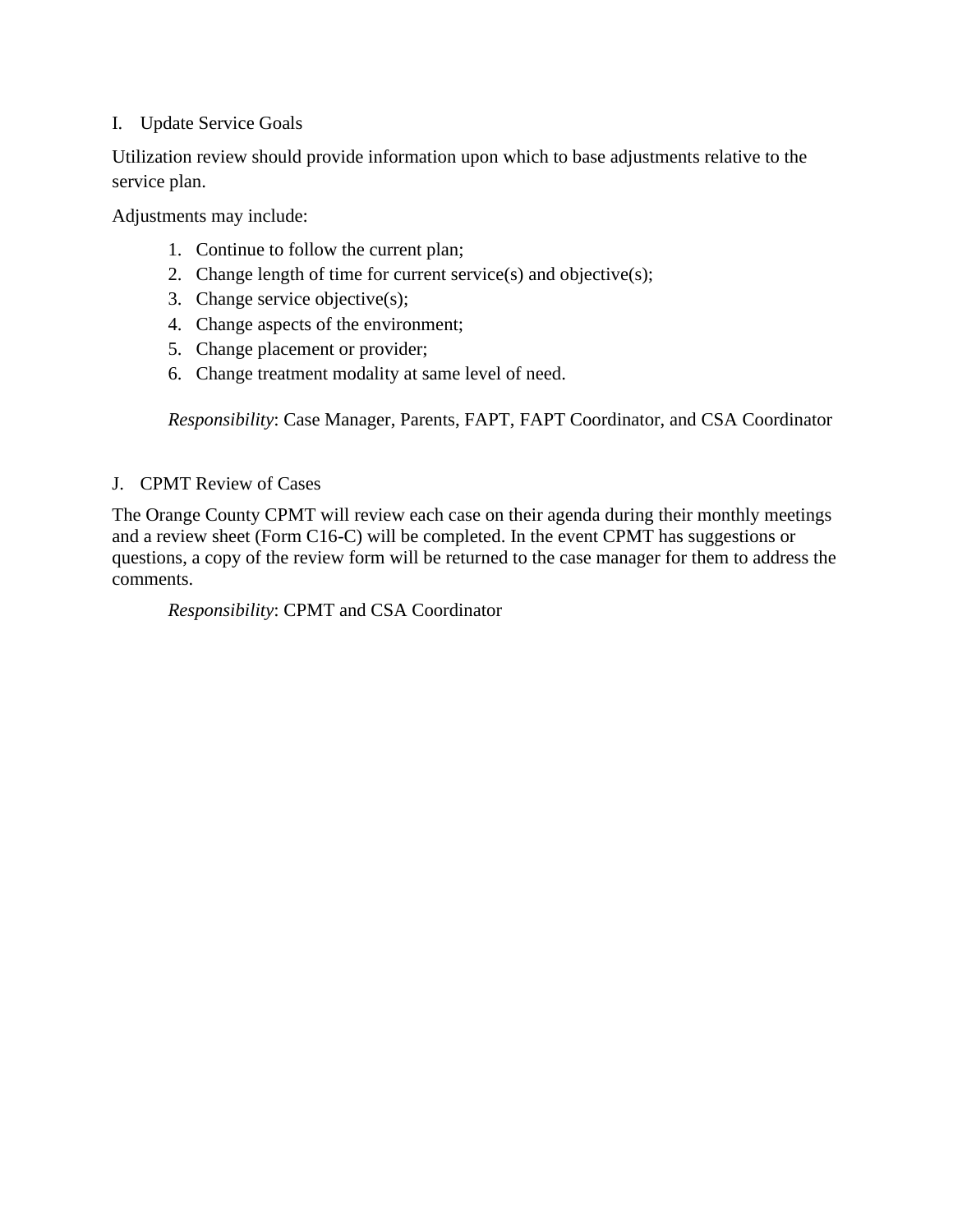#### **Procedure for Collecting Student State Testing Identifiers**

Policy No.: C17 Effective: 01/24/2017 Reviewed: 01/26/2021

In a joint memo dated October 29, 2010, the Virignia Department of Education and the Office of Comprehensive services addressed the recording and reporting of students receiving state funded educational services by CSA. Generally, the students educational costs are reported the school division who then reports it to the Virginia Department of Education. The funds associated with the youth receiving the specific services, as listed in the memo (Form C17) and below, are then deducted from the March 31 Average Daily Membership (ADM). The documetning and reporting between agencies prevents double funding of students.

- A. The Orange County CSA Coordinator and CPMT shall follow the general procedures as outlined below:
	- 1. Orange County Public School Referred Youth:

When the Case Manager of a student refers them to CSA, the Case Manager shall ensure that the Student Testing Identifier (STI) number is included on the "Request for FAPT Case Staffing" form.

2. Other Agency Referred Youth:

In the event a student is referred by an agency other than the Orange County Public School system, the school representative appointed to the CPMT shall provide the students STI upon request from the CSA Coordinator.

3. Responsibility of the Orange CSA Coordinator:

CPMT authorizes the CSA Coordinator to make available a quarterly report to the school division CPMT representative in order to aid the school division in accurately reporting their CSA funded students and to reconcile their data with the local CSA office.

4. Coordination of Reporting:

The CSA Coordinator and the school representative on CPMT shall discuss the expenditures related to the students receiving the specific services addressed in the joint memo and below. This shall be done when the school division is ready to reconcile their Spring Student Record Collection (SRC) in order to assure accuracy of reporting information and to address any discrepancies that may be recorded by either agency.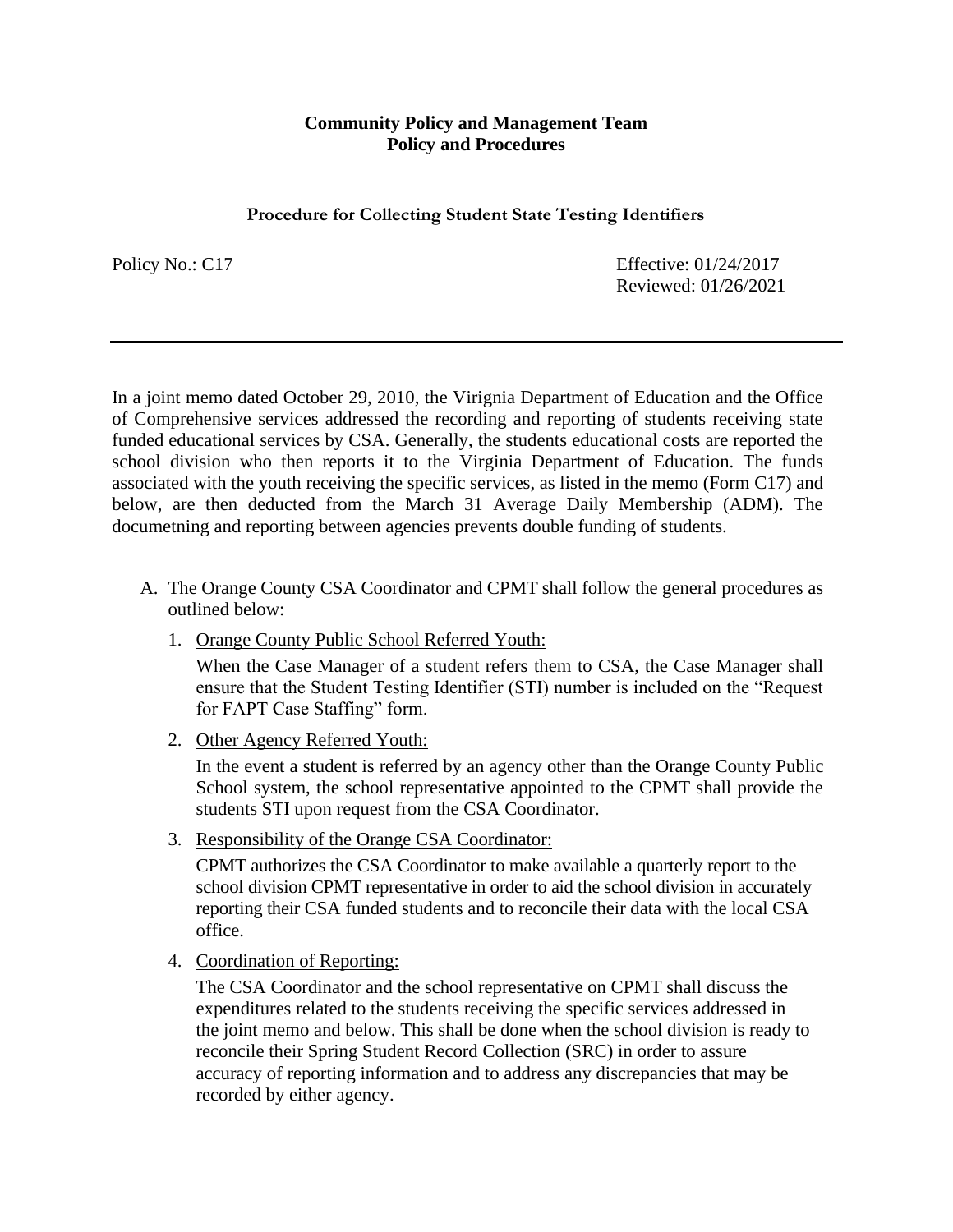B. Required Information & Services to be Recorded:

The CSA Coordinator shall collect and maintain a secure, confidential record of the information below in the CSA reporting software used for the Orange County CSA Program.

- 1. State Student Testing Identification number (STI)
- 2. Student Name
- 3. Service Placement Type (SPT)
	- a. SPT 6 for Special Education Private Day, or
	- b. SPT 17 for Congregate (Private Residential) Education Services for Medicaid funded placements, or
	- c. SPT 18 for Congregate (Private Residential) Education Services for Non-Medicaid funded placements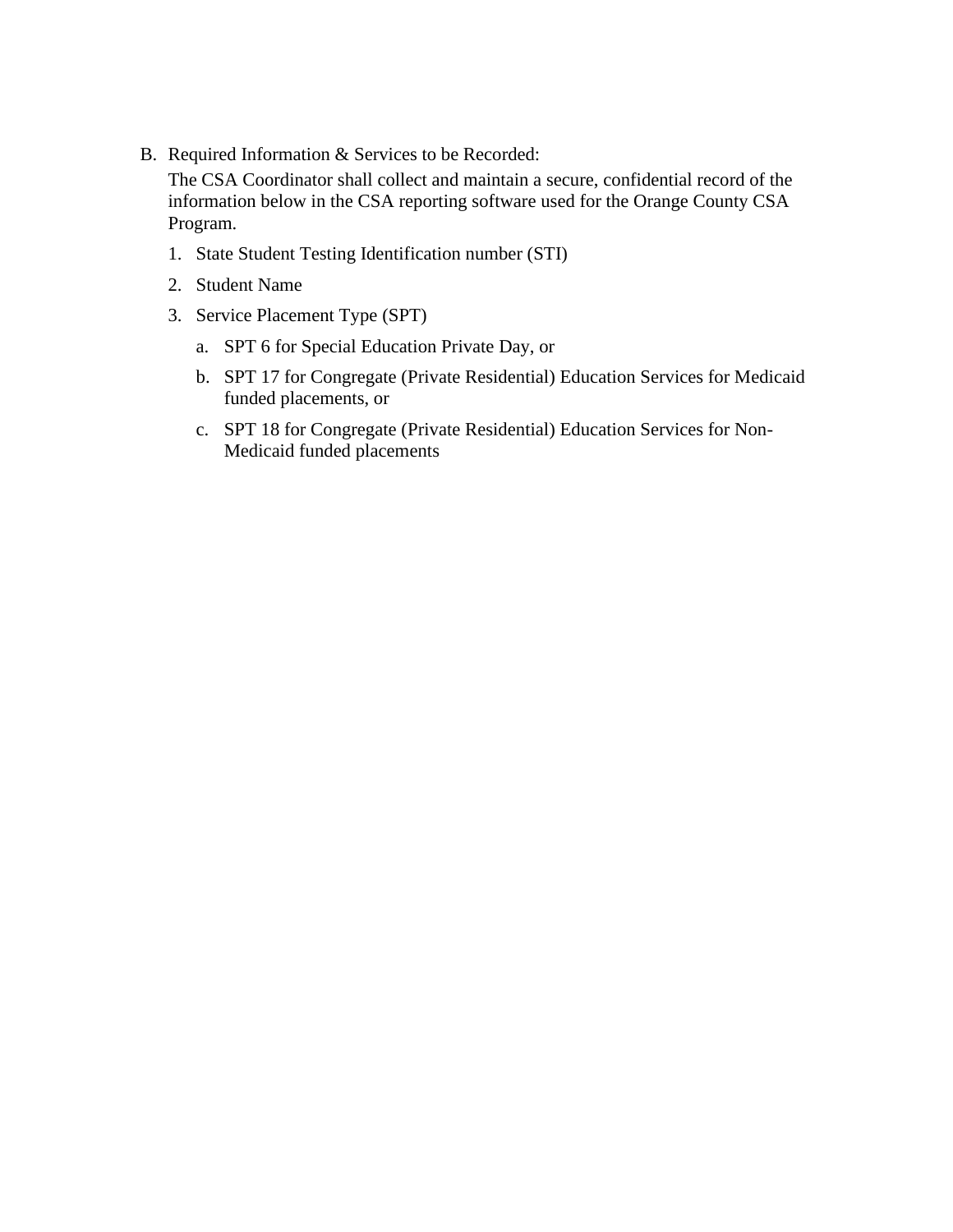

# COMMONWEALTH *of* VIRGINIA

Patricia 1. Wright, Fd.D. DE PARTM ENT OF EDUCATION Office: (804) 225-2023 Superintendent ()I<sup>-</sup>Public Instruction P.O. BOX 2120 Fax: (804) 371-2099 Richmond. Virginia 23218-2120 DATE: October 29, 2010 TO: Division Superintendents Comprehensive Services Act Coordinators Community Policy and Management Team Chairs Family Asse sment and Planning Team Chairs FROM: "Patricia I. Wright (Superintendent of Public Instruction ms. Charlotte McNulty Executive Director, Office of Comprehensive Services SUBJECT: Joint Memorandum Regarding the March 31 Student Record Collection and Reporting Students Funded through the Comprehensive Services Act Beginning in fiscal year 2006, the Department of Education (DOE) began

identifying students funded through the Comprehensive Services Act (CSA) on the March 31 Average Daily Membership (ADM) data collection. Students for whom the state share of tuition to a private special education program was funded by CSA were deducted from the funded March 31 ADM total to avoid double funding of these students. Beginning with the March 31, 2010, Spring Student Record Collection (Spring SRC), DOE began receiving divisionlevel data from the Office of Comprehensive Services (OCS) to compare to student data reported by school divisions on the Spring SRC. To do this, DOE received data from OCS indicating the number of students for whom private educational services (i.e., private residential or private day services) were funded by CSA in each locality through the end of the second quarter of fiscal year 2010. While this information did not provide complete data for a full school year, it did provide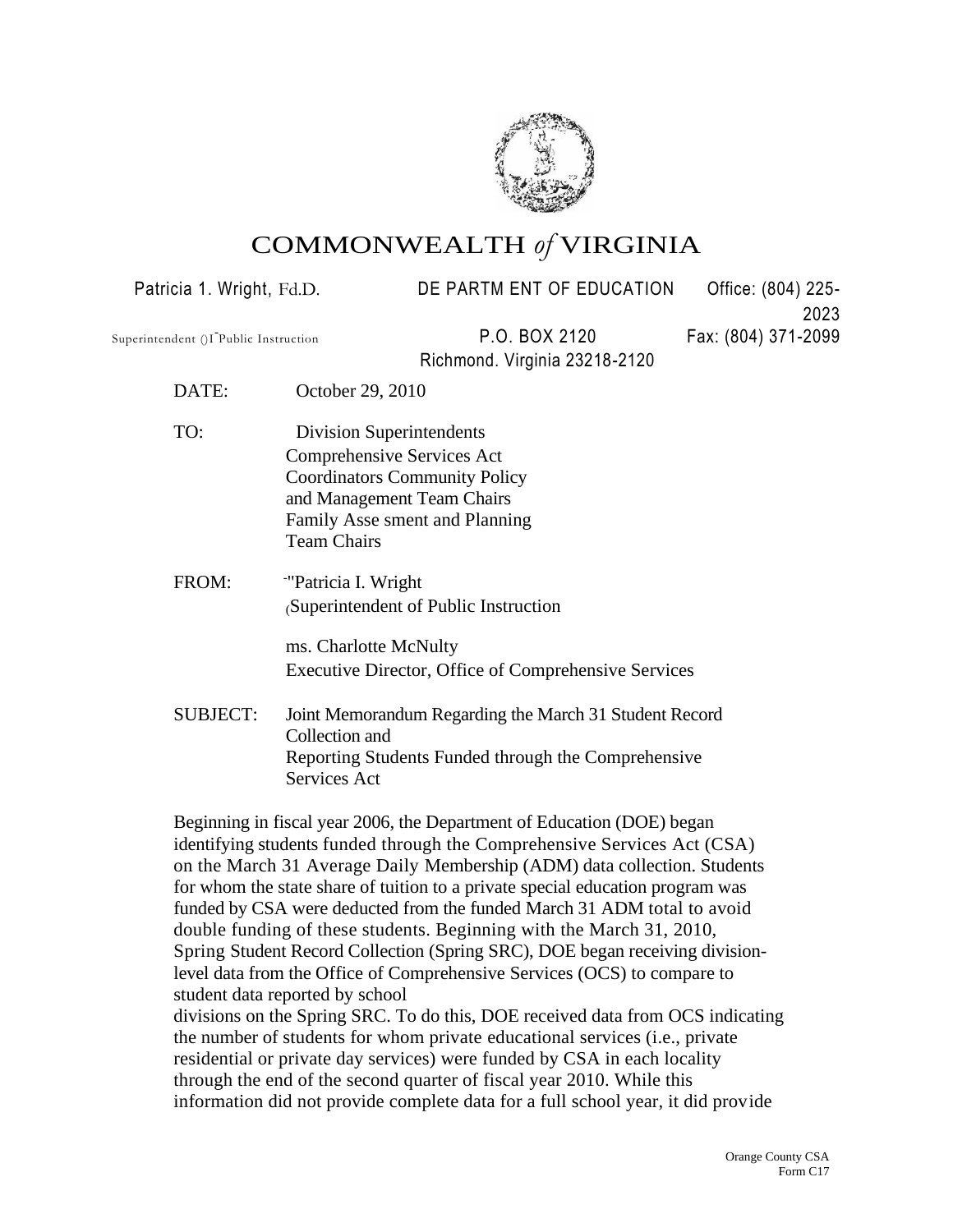good proxy data to compare with data reported on the Spring SRC in order to monitor possible double funding of students.

Based on a DOE review of the CSA data and the data reported by school divisions, a determination was made that some CSA funded students were not being reported and deducted from March 31 ADM. To reconcile the data for fiscal year 2010, DOE e-mailed the data provided by OCS and the CSA funded student data as reported by school divisions on the Spring SRC to each school division, and requested that divisions review the information and either provide explanations to DOE on the variance or resubmit their Spring SRC with corrections. Each division did provide an explanation of the remaining variances; however, school divisions and local CSA offices reported difficulty accessing the data necessary to reconcile their differences.

## **Department of Education and School Division Responsibilities:**

In order to help school divisions accurately report their CSA funded students and to reconcile their data with local CSA offices, divisions will be required to provide additional data to OCS. Beginning with the 2010-2011 school year, the school division representative to the Community Policy and Management Team (CPMT) will be responsible for providing the student State Testing Identifier (STI) to the CPMT, which will then be responsible for maintaining a database of these STIs along with the services the student received at the time of authorization for funding of services. Also beginning with the 2010-2011 school year, DOE will add an additional page to the Spring SRC Finance verification report detailing the number of CSA private school tuition funded students reported by the school division and the number reported by CSA. School divisions will be asked to review this data and provide a written explanation for any significant variances between the two data sets.

At the point divisions are ready to reconcile their Spring SRC and CSA data, please contact your local CSA office and compare the data variances (using the STIs) between the two data sets. DOE will sponsor a webinar on this process closer to the opening of the Spring SRC. Until then, please provide the STIs as requested by your local CPMT.

Additional information is provided below from the Office of Comprehensive Services to the local CSA offices for maintaining the STIs and assisting school divisions in reconciling the requested data.

## **Comprehensive Services Act and Community Policy and Management Team Responsibilities:**

As stated above, DOE has requested that the Student State Testing Identifier (STI) number be collected for CSA funded students receiving congregate care education services, either Medicaid or Non-Medicaid, and/or any student receiving private day education services.

Since the STI is assigned by the school system, it will be the responsibility for the school division representative to the Community Policy and Management Team (CPMT) to provide this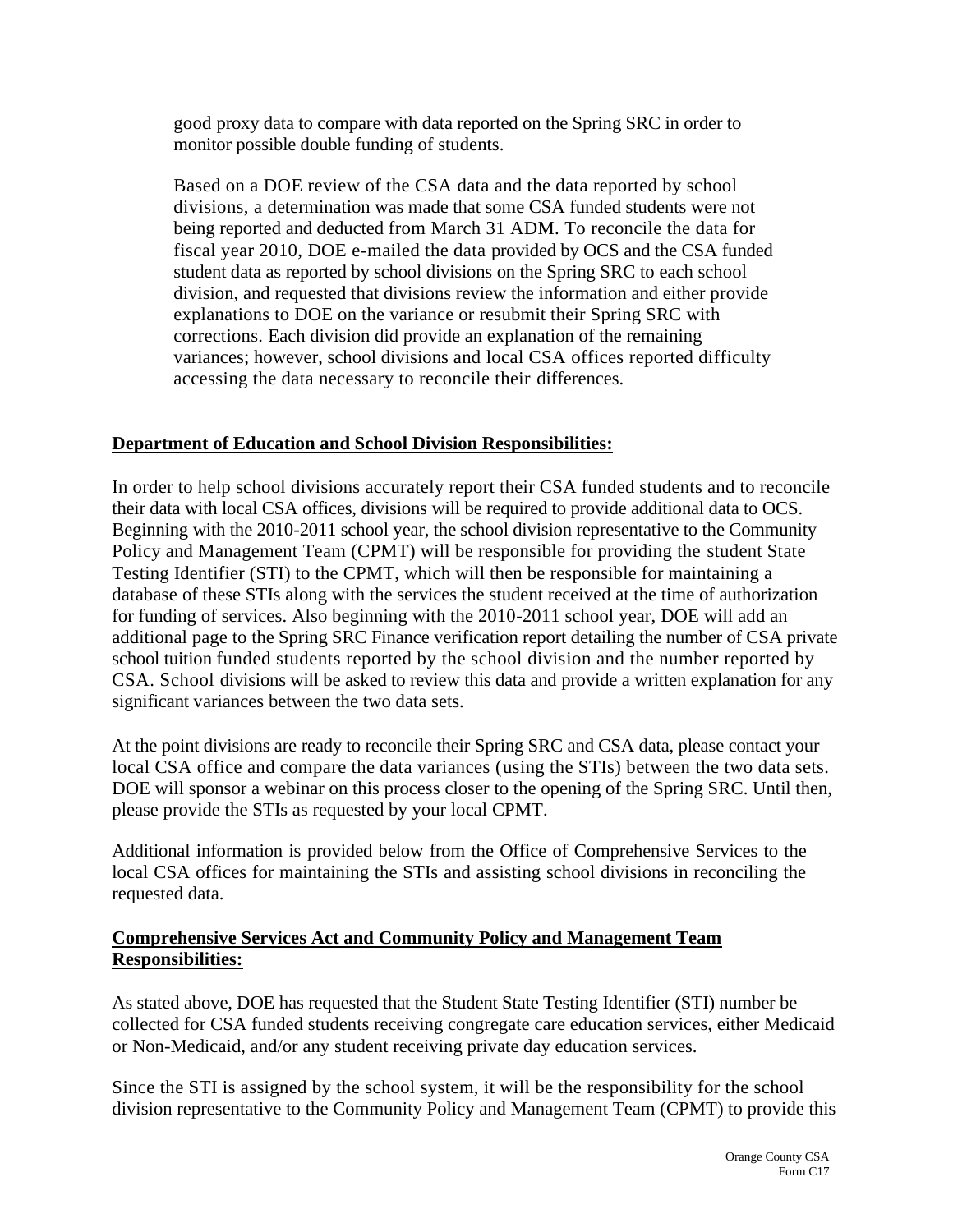identification for any student whose state share of tuition is paid by CSA. The STI is to be collected for any student receiving CSA funded private day or congregate care education services for each school year, beginning with the FY 2011 program year (services beginning July 1, 2010, and ending June 30, 2011). Each individual CPMT should develop a specific procedure locally for the collection and maintenance of this information. The information is to be maintained by the CPMT and made available to the school divisions as requested.

The listing should contain the following information:

- 1. State Student Testing Identification number
- 2. Student Name
- 3. Service Placement Type (SPT)
	- a. SPT 6 for Special Education Private Day, or
	- b. SPT 17 for Congregate (Private Residential) Education Services for Medicaid funded placements, or
	- c. SPT 18 for Congregate (Private Residential) Education Services for Non-Medicaid funded placements

The information listed above in items one through three should be securely maintained as a confidential student record. Please note, the STI number will not be collected by OCS in the CSA data set.

Questions regarding the student record collection data elements should be directed to the DOE Education Information Management Office at (804) 225-2099 or [ResultsHelp@doe.virginia.gov.](mailto:ResultsHelp@doe.virginia.gov) Any questions regarding CSA responsibilities should be directed to Charles Savage at the Office of Comprehensive Services at (804) 662-9818, or Charles.SavaRecii[,dss.virginia.gov.](http://dss.virginia.gov/)

PIW/CM/ce